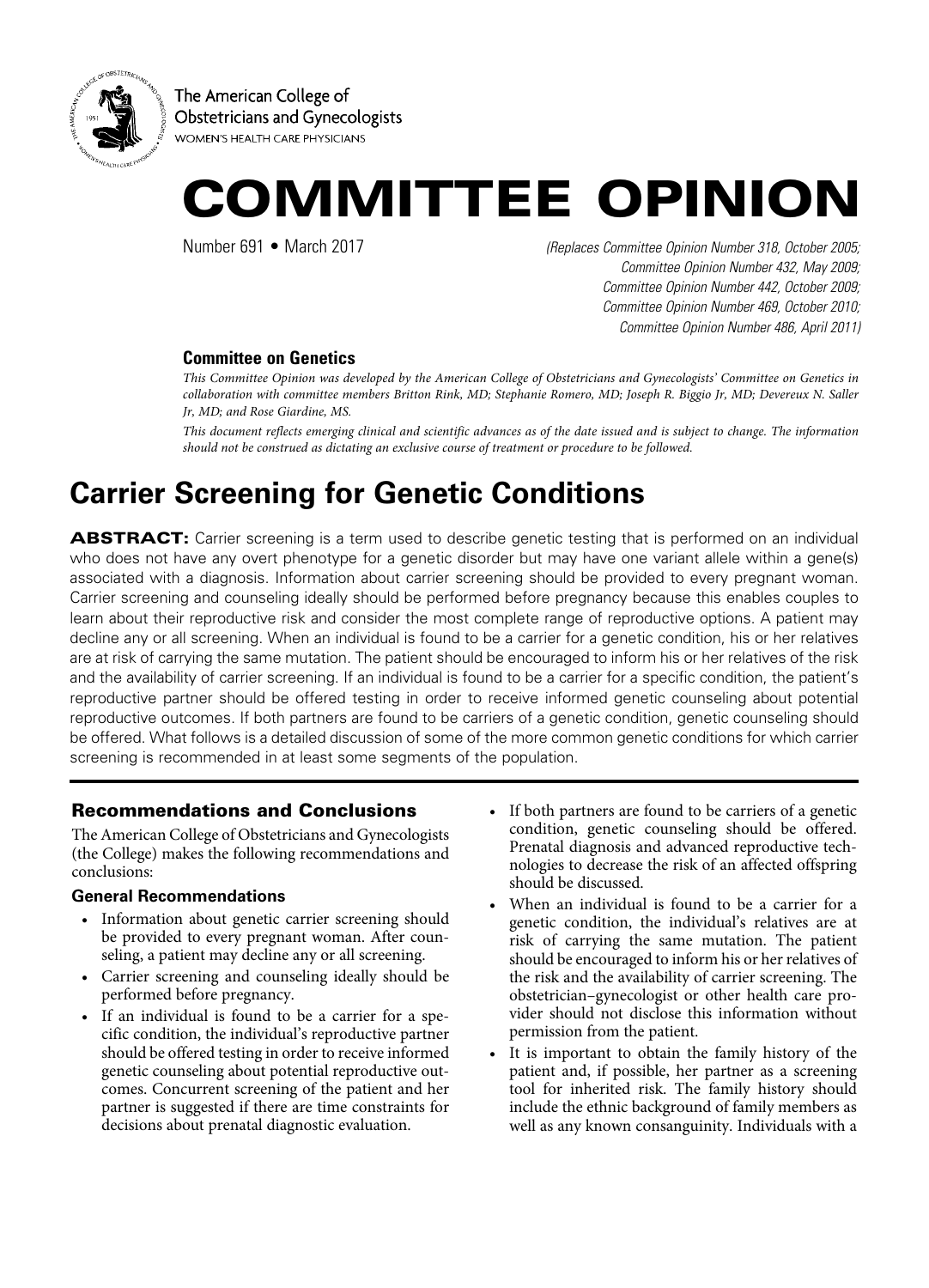positive family history of a genetic condition should be offered carrier screening for the specific condition and may benefit from genetic counseling.

- Carrier screening for a particular condition generally should be performed only once in a person's lifetime, and the results should be documented in the patient's health record. Because of the rapid evolution of genetic testing, additional mutations may be included in newer screening panels. The decision to rescreen a patient should be undertaken only with the guidance of a genetics professional who can best assess the incremental benefit of repeat testing for additional mutations.
- Prenatal carrier screening does not replace newborn screening, nor does newborn screening replace the potential value of prenatal carrier screening.
- If a patient requests carrier screening for a particular condition for which testing is readily available and which reasonably would be considered in another screening strategy, the requested test should be offered to her (regardless of ethnicity and family history) after counseling on the risks, benefits, and limitations of screening.
- The cost of carrier screening for an individual condition may be higher than the cost of testing through commercially available expanded carrier screening panels. When selecting a carrier screening approach, the cost of each option to the patient and the health care system should be considered.

# **Recommendations for Specific Conditions**

# *Spinal Muscular Atrophy*

- Screening for spinal muscular atrophy should be offered to all women who are considering pregnancy or are currently pregnant.
- In patients with a family history of spinal muscular atrophy, molecular testing reports of the affected individual and carrier testing of the related parent should be reviewed, if possible, before testing. If the reports are not available, *SMN1* deletion testing should be recommended for the low-risk partner.

# *Cystic Fibrosis*

- Cystic fibrosis carrier screening should be offered to all women who are considering pregnancy or are currently pregnant.
- Complete analysis of the *CFTR* gene by DNA sequencing is not appropriate for routine carrier screening.
- For couples in which both partners are unaffected but one or both has a family history of cystic fibrosis, genetic counseling and medical record review should be performed to determine if *CFTR* mutation analysis in the affected family member is available.

• If a woman's reproductive partner has cystic fibrosis or apparently isolated congenital bilateral absence of the vas deferens, the couple should be provided follow-up genetic counseling by an obstetrician– gynecologist or other health care provider with expertise in genetics for mutation analysis and consultation.

# *Hemoglobinopathies*

- A complete blood count with red blood cell indices should be performed in all women who are currently pregnant to assess not only their risk of anemia but also to allow assessment for risk of a hemoglobinopathy. Ideally, this testing also should be offered to women before pregnancy.
- A hemoglobin electrophoresis should be performed in addition to a complete blood count if there is suspicion of hemoglobinopathy based on ethnicity (African, Mediterranean, Middle Eastern, Southeast Asian, or West Indian descent). If red blood cell indices indicate a low mean corpuscular hemoglobin or mean corpuscular volume, hemoglobin electrophoresis also should be performed.

# *Fragile X Syndrome*

- Fragile X premutation carrier screening is recommended for women with a family history of fragile X-related disorders or intellectual disability suggestive of fragile X syndrome and who are considering pregnancy or are currently pregnant.
- If a woman has unexplained ovarian insufficiency or failure or an elevated follicle-stimulating hormone level before age 40 years, fragile X carrier screening is recommended to determine whether she has an *FMR1* premutation.
- All identified individuals with intermediate results and carriers of a fragile X premutation or full mutation should be provided follow-up genetic counseling to discuss the risk to their offspring of inheriting an expanded full-mutation fragile X allele and to discuss fragile X-associated disorders (premature ovarian insufficiency and fragile X tremor/ataxia syndrome).
- Prenatal diagnostic testing for fragile X syndrome should be offered to known carriers of the fragile X premutation or full mutation.
- DNA-based molecular analysis (eg, Southern blot analysis and polymerase chain reaction) is the preferred method of diagnosis of fragile X syndrome and of determining *FMR1* triplet repeat number (eg, premutations). In rare cases, the size of the triplet repeat and the methylation status do not correlate, which makes it difficult to predict the clinical phenotype. In cases of this discordance, the patient should be referred to a genetics professional.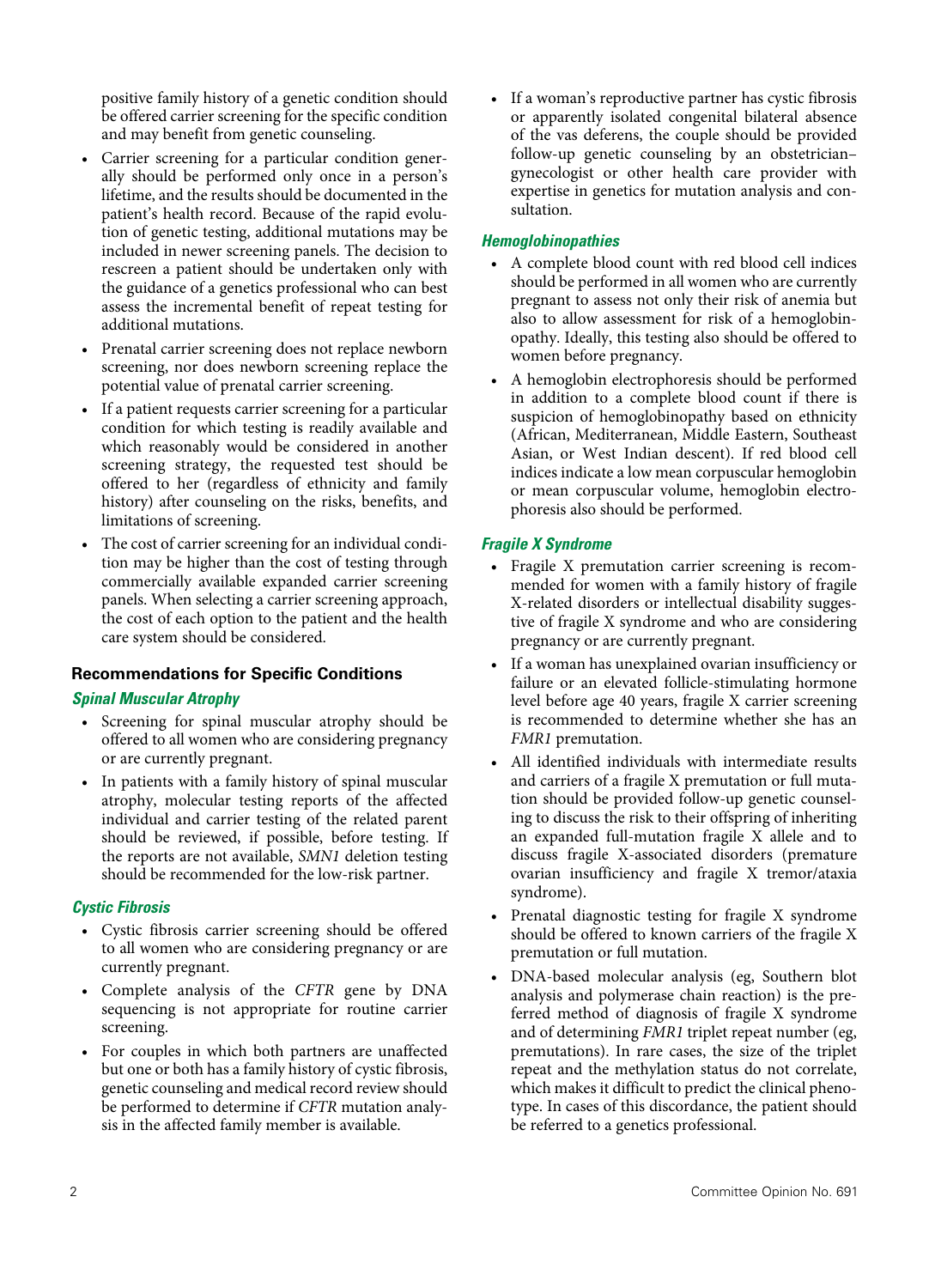#### *Genetic Conditions in Individuals of Eastern and Central European Jewish Descent*

• When only one partner is of Ashkenazi Jewish descent, that individual should be offered screening first. If it is determined that this individual is a carrier, the other partner should be offered screening. However, the couple should be informed that the carrier frequency and the detection rate in non-Jewish individuals are unknown for most of these disorders, except for Tay–Sachs disease and cystic fibrosis. Therefore, it is difficult to accurately predict the couple's risk of having a child with the disorder.

#### *Tay–Sachs Disease*

- Screening for Tay–Sachs disease should be offered when considering pregnancy or during pregnancy if either member of a couple is of Ashkenazi Jewish, French–Canadian, or Cajun descent. Those with a family history consistent with Tay–Sachs disease also should be offered screening.
- When one member of a couple is at high risk (ie, of Ashkenazi Jewish, French–Canadian, or Cajun descent or has a family history consistent with Tay–Sachs disease) but the other partner is not, the high-risk partner should be offered screening. If the high-risk partner is found to be a carrier, the other partner also should be offered screening.
- Enzyme testing in pregnant women and women taking oral contraceptives should be performed using leukocyte testing because serum testing is associated with an increased false-positive rate in these populations.
- If Tay–Sachs disease screening is performed as part of pan-ethnic expanded carrier screening, it is important to recognize the limitations of the mutations screened in detecting carriers in the general population. In the presence of a family history of Tay–Sachs disease, expanded carrier screening panels are not the best approach to screening unless the familial mutation is included on the panel.
- Referral to an obstetrician–gynecologist or other health care provider with genetics expertise may be helpful in instances of inconclusive enzyme testing results or in discussion of carrier testing of an individual with non-Ashkenazi Jewish ethnicity whose reproductive partner is a known carrier of Tay– Sachs disease.

# Introduction

Carrier screening is a term used to describe genetic testing that is performed on an individual who does not have any overt phenotype for a genetic disorder but may have one variant allele within a gene(s) associated with a diagnosis. Information about genetic carrier screening should be provided to every pregnant woman. After counseling, a patient may decline any or all screening. Carrier screening and counseling ideally should be performed before pregnancy because this enables couples to learn about their reproductive risk and consider the most complete range of reproductive options, including whether or not to become pregnant and whether to use advanced reproductive technologies such as preimplantation genetic diagnosis or use of donor gametes. Knowledge during pregnancy allows patients to consider prenatal diagnosis and pregnancy management options in the event of an affected fetus.

If an individual is found to be a carrier for a specific condition, the individual's reproductive partner should be offered testing in order to receive informed genetic counseling about potential reproductive outcomes. Concurrent screening of the patient and her partner is suggested if there are time constraints for decisions about prenatal diagnostic evaluation. If both partners are found to be carriers of a genetic condition, genetic counseling should be offered. Prenatal diagnosis and advanced reproductive technologies to decrease the risk of an affected offspring should be discussed. Prenatal carrier screening does not replace newborn screening, nor does newborn screening replace the potential value of prenatal carrier screening.

When an individual is found to be a carrier for a genetic condition, the individual's relatives are at risk of carrying the same mutation. The patient should be encouraged to inform his or her relatives of the risk and the availability of carrier screening. The obstetrician– gynecologist or other health care provider should not disclose this information without permission from the patient.

It is important to obtain the family history of the patient and, if possible, her partner as a screening tool for inherited risk. The family history should include the ethnic background of family members as well as any known consanguinity (a union between two individuals who are second cousins or closer in family relationship)  $(1)^{*}$  $(1)^{*}$ . Individuals with a positive family history of a genetic condition should be offered carrier screening for the specific condition and may benefit from genetic counseling. Ideally, information on the specific mutation will be available to aid testing and counseling.

Carrier screening for a particular condition generally should be performed only once in a person's lifetime, and the results should be documented in the patient's health record. Because of the rapid evolution of genetic testing, additional mutations may be included in newer screening panels. The decision to rescreen a patient should be undertaken only with the guidance of a genetics professional who can best assess the incremental benefit of repeat testing for additional mutations.

<sup>\*</sup>For the purposes of this document, individuals are considered to be of Ashkenazi Jewish descent if their Jewish relatives originated from Eastern or Central Europe (2).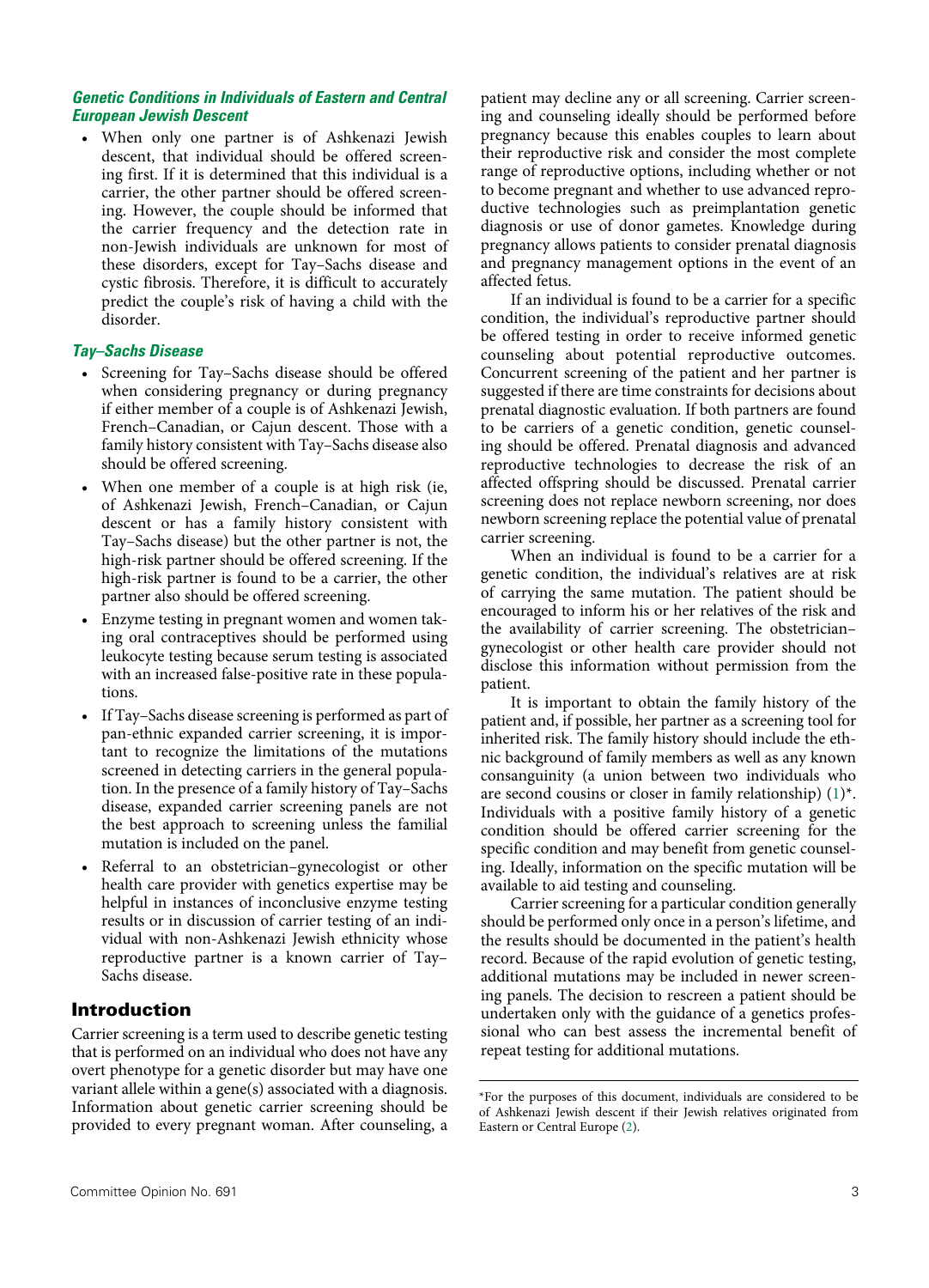Although several different strategies for screening are available and reviewed in Committee Opinion No. 690, *Carrier Screening in the Age of Genomic Medicine*, this document seeks to provide information about the different conditions for which a patient may seek prepregnancy carrier screening. If a patient requests carrier screening for a particular condition for which testing is readily available and which reasonably would be considered in another screening strategy, the requested test should be offered to her (regardless of ethnicity and family history) after counseling on the risks, benefits, and limitations of screening. The cost of carrier screening for an individual condition may be higher than the cost of testing through commercially available expanded carrier screening panels. When selecting a carrier screening approach, the cost of each option to the patient and the health care system should be considered.

What follows is a detailed discussion of some of the more common genetic conditions for which carrier screening is recommended in at least some segments of the population. The different sections collect topics that had previously been discussed in separate Committee Opinions to show how the aforementioned general principles are used and reflected in carrier screening for specific genetic conditions.

# Spinal Muscular Atrophy  $\Leftrightarrow$

Spinal muscular atrophy, also known as SMA, is an autosomal recessive disease characterized by degeneration of spinal cord motor neurons that leads to atrophy of skeletal muscle and overall weakness. The disorder is caused by a mutation in the gene known as the survival motor neuron gene (*SMN1*), which is responsible for the production of a protein essential to motor neuron function. Because of the severity and relatively high carrier frequency, there has been increasing interest in carrier screening for spinal muscular atrophy in the general prenatal population (3). The genetics of spinal muscular atrophy are complex and, because of limitations in the molecular diagnostic assays available, precise prediction of the phenotype in affected fetuses may not be possible.

The incidence of spinal muscular atrophy is approximately 1 in 6,000 to 1 in 10,000 live births, and the disease is reported to be the leading genetic cause of infant death. Carrier frequencies in most populations are estimated at 1 in 40 to 1 in 60, but carrier frequencies appear to be lower in the Hispanic population (1:117) (4). Carrier frequencies and residual risks are outlined by ethnicity in Table 1. Approximately 2% of cases of spinal muscular atrophy are the result of a new gene mutation. There is no effective treatment for the disease.

There are several types of spinal muscular atrophy based on age at symptom onset. Earlier onset is correlated with more severe manifestations. The most severe and most common form of the disease, type I (Werdnig– Hoffman), has symptomatic onset before 6 months of age and causes death from respiratory failure within the first 2 years of life. Type II spinal muscular atrophy is of intermediate severity, with typical onset before 2 years of age. Affected children are able to sit, but few are able to stand or walk unaided. Respiratory insufficiency is a frequent cause of death during adolescence; however, the lifespan of patients with spinal muscular atrophy type II varies from age 2 years to the third decade of life. More than 80% of cases of spinal muscular atrophy are type I or type II, both of which are lethal forms. A milder form, type III (Kugelberg–Welander), has typical symptomatic onset after 18 months of age. However, the symptom profile is quite variable. Affected individuals typically reach all major motor milestones, but function ranges from requiring wheelchair assistance in childhood to completely unaided ambulation into adulthood with minor muscular weakness. Many patients have normal life expectancies. Type IV has onset in adulthood. There is an additional Type 0 proposed, which has onset in the prenatal period.

# **Molecular Genetics**

There are two nearly identical survival motor neuron genes present in humans, known as *SMN1* and S*MN2*. *SMN1* is considered the active gene for survival motor neuron protein production, and more than 98% of patients with spinal muscular atrophy have an abnormality in both *SMN1* genes, which can be caused by a deletion (95%) of exon 7, or other mutation. There is generally one copy of *SMN1* per chromosome, but

| <b>Ethnicity</b> | <b>Carrier Detection</b><br>by Ethnicity (%) | <b>Carrier Risk</b><br>by Ethnicity | <b>Residual Risk</b><br>2 Copies SMN1 | <b>Residual Risk</b><br>3 Copies SMN1 |
|------------------|----------------------------------------------|-------------------------------------|---------------------------------------|---------------------------------------|
| Caucasian        | 95                                           | 1:35                                | 1:632                                 | 1:3,500                               |
| Ashkenazi Jewish | 90                                           | 1:41                                | 1:350                                 | 1:4,000                               |
| Asian            | 93                                           | 1:53                                | 1:628                                 | 1:5.000                               |
| African American | 71                                           | 1:66                                | 1:121                                 | 1:3.000                               |
| Hispanic         | 91                                           | 1:117                               | 1:1,061                               | 1:11,000                              |

**Table 1.** Carrier Risk Based on Ethnicity and Residual Risk Assuming Negative Test Results  $\Leftrightarrow$ 

Adapted with permission from BMJ Publishing Group Limited. Hendrickson BC, Donohoe C, Akmaev VR, Sugarman EA, Labrousse P, Boguslavskiy L, et al. Differences in *SMN1* allele frequencies among ethnic groups within North America. J Med Genet 2009;46:641–4.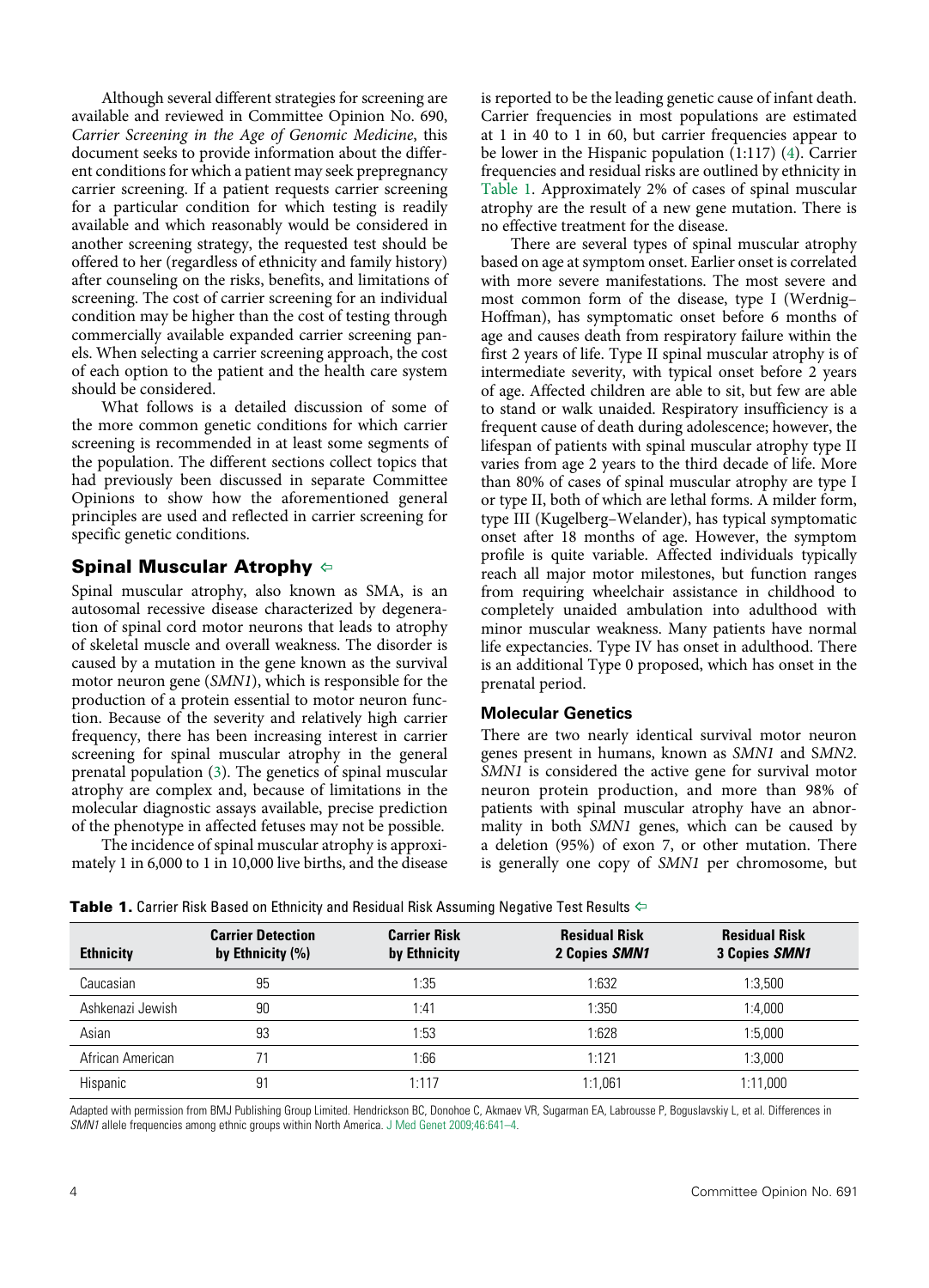occasionally two can be located on the same chromosome. A variable number of *SMN2* gene copies (ranging from zero to three) may be present, but the *SMN2* gene produces only a small amount of functional survival motor neuron protein. A higher number of *SMN2* copies correlates with generally milder clinical phenotypes, but accurate prediction of the spinal muscular atrophy phenotype based on *SMN2* copy number is not possible (5).

#### *Diagnosis Versus Carrier Detection*

For diagnosis of spinal muscular atrophy in a child or an adult, it is sufficient to simply detect the classic *SMN1* deletion using DNA analysis in both *SMN1* alleles. This is approximately 95% sensitive (100% specific) for patients with clinical features suspicious for spinal muscular atrophy. However, this approach is not sufficient to identify patients who are heterozygous, or carriers, for the *SMN1* deletion. Carrier testing requires a quantitative polymerase chain reaction assay that provides a measure of *SMN1* copy number. Detection of a single normal copy of *SMN1* would indicate the carrier state (Figure 1). There are limitations, however, to the use of this assay to determine carrier status. Approximately 3–4% of the general population have two *SMN1* copies on one chromosome and no copies on the other and will not be identified as being a carrier of spinal muscular atrophy using this approach. These individuals are carriers because one of their chromosomes is missing the *SMN1* allele. The missing *SMN1* allele appears to be more predominant in African Americans and lowers the carrier detection rate to approximately 71% in this group. In other ethnic groups, more than 90% of carriers are detected by dosage analysis of *SMN1*. Another 2% of the general population has *SMN1* mutations that are not detectable by dosage analysis. Therefore, the counseling of patients who are tested for carrier status must account for the residual risk present when carrier screening assay results are negative, particularly in patients from families affected by spinal muscular atrophy.

#### *Carrier Screening*

Screening for spinal muscular atrophy should be offered to all women who are considering pregnancy or are currently pregnant and have had appropriate counseling about the possible range of severity, carrier rate, and detection rate. Posttest counseling should reiterate residual risk after negative screening based on the number of *SMN1* copies present. In patients with a family history of spinal muscular atrophy, molecular testing reports of the affected individual and carrier testing of the related parent should be reviewed, if possible, before testing to determine the residual risk for the patient with a negative screen. If the reports are not available, *SMN1* deletion testing should be recommended for the low-risk partner. If this individual is found to be a carrier, the couple should be referred for further genetic counseling and consideration of further genetic testing in the highrisk partner.

#### Cystic Fibrosis  $\Leftrightarrow$

Prepregnancy and prenatal carrier screening for cystic fibrosis, also known as CF, was introduced into routine obstetric practice in 2001 (6). The goal of cystic fibrosis carrier screening is to identify individuals at risk of having a child with classic cystic fibrosis, which is defined by significant pulmonary disease and pancreatic insufficiency. Cystic fibrosis is more common among the non-Hispanic white population compared with other racial and ethnic populations; however, because of the increasing difficulty in assigning a single ethnicity to individuals, in 2005, the American College of Obstetricians and Gynecologists recommended offering cystic fibrosis carrier screening to all patients.

Cystic fibrosis is the most common life-threatening, autosomal recessive condition in the non-Hispanic white



In the normal genotype, there are two normal copies of the *SMN1* gene—one on each chromosome. A carrier has a mutation that renders one of the genes inactive (as denoted by the "x"). It is possible for someone to be a carrier but have a normal result on a screening test; these individuals have both gene copies on the same chromosome. Although the carrier has enough genetic material to have a normal screening result, the carrier has a 50% chance of passing the chromosome with a single inactivated gene to his or her offspring. Affected individuals have two nonfunctioning genes. The copy number of *SMN2* alleles (not pictured here) may modify the phenotype in affected individuals.

**Figure 1.** *SMN1* Gene in Normal, Carrier, and Affected States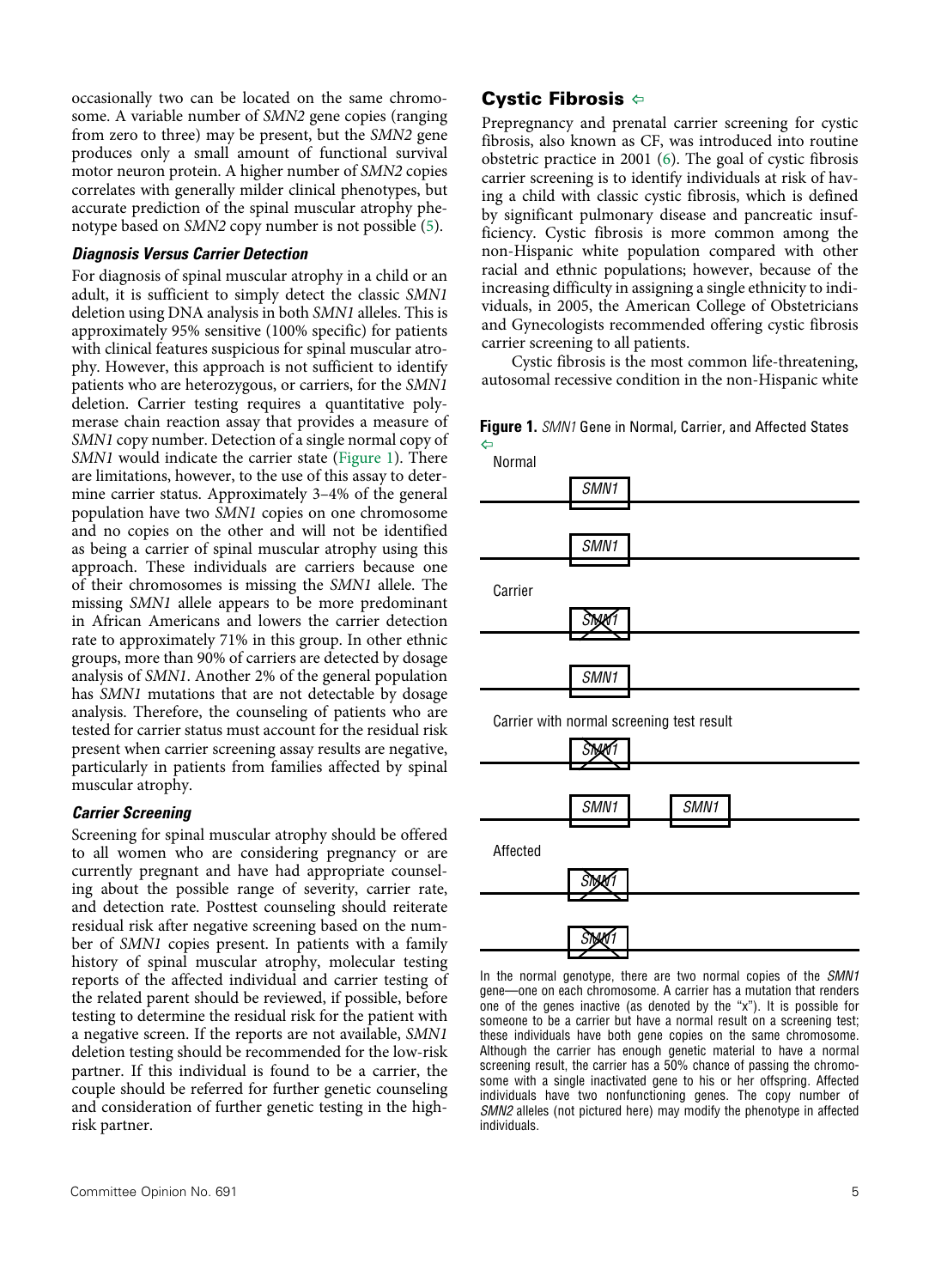population. The disease incidence is 1 in 2,500 individuals in the non-Hispanic white population and considerably less in other ethnic groups. It is a progressive, multisystem disease that primarily affects the pulmonary, pancreatic, and gastrointestinal systems butdoes not affect intelligence. The current median predicted survival is approximately 42 years, with respiratory failure as the most common cause of death (7). More than 95% of males with cystic fibrosis have primary infertility with obstructive azoospermia secondary to congenital bilateral absence of the vas deferens. Cystic fibrosis is caused by mutations in the *cystic fibrosis transmembrane regulator (CFTR)* gene, located on chromosome 7. Two copies of deleterious mutations in this gene cause cystic fibrosis.

The sensitivity of the screening test varies among ethnic groups (Table 2), ranging from less than 50% in those of Asian ancestry to 94% in the Ashkenazi Jewish population (8). Therefore, screening is most efficacious in non-Hispanic white and Ashkenazi Jewish populations. Because screening is offered for only the most common mutations, a negative screening test result reduces but does not eliminate the chance of being a cystic fibrosis carrier and having an affected offspring. Therefore, if a patient is screened for cystic fibrosis and has a negative test result, she still has a residual risk of being a carrier. The most common cystic fibrosis carrier frequencies, as well as the rates of residual carrier risk after a negative test result, are listed by racial and ethnic group in Table 2.

#### **Screening Considerations for Cystic Fibrosis**

As with all carrier screening, it is generally more cost effective and practical to perform initial carrier screening only for the patient. Cystic fibrosis carrier screening should be offered to all women who are considering pregnancy or are currently pregnant. If the patient is a cystic fibrosis carrier, then her partner should be tested. During pregnancy, concurrent screening of the patient

and her partner is suggested if there are time constraints for decisions regarding prenatal diagnostic evaluation. Given that cystic fibrosis screening has been a routine part of reproductive care for women since 2001, it is prudent to determine if the patient has been previously screened before ordering repeat cystic fibrosis screening. If a patient has been screened previously, cystic fibrosis screening results should be documented, but the test should not be repeated. Although some mutation panels have been expanded over the past decade, the incremental yield of the addition of those mutations is small for most patients. Before repeat testing, the clinical scenario should be discussed with an obstetrician–gynecologist or other health care provider with expertise in genetics.

The following are various carrier screening scenarios with associated management recommendations:

- **A woman is a carrier of a cystic fibrosis mutation and her partner is unavailable for testing or paternity is unknown**. Genetic counseling to review the risk of having an affected child and prenatal testing options and limitations is recommended.
- **Prenatal diagnosis is being performed for other indications and cystic fibrosis carrier status is unknown**. Cystic fibrosis screening can be performed concurrently on the patient and partner. Chorionic villi or amniocytes may be maintained in culture by the diagnostic laboratory until cystic fibrosis screening results are available for the patient or couple. If both partners are carriers, diagnostic testing for cystic fibrosis can be performed on the chorionic villi or amniocytes.
- **Both partners are cystic fibrosis carriers**. Genetic counseling is recommended to review prenatal testing and reproductive options. Prenatal diagnosis should be offered for the couple's specific, known mutations.

| <b>Racial or Ethnic Group</b> | <b>Detection Rate*</b><br>(%) | <b>Individual Carrier</b><br><b>Risk Before Testing</b> | <b>Approximate Individual</b><br><b>Carrier Risk After</b><br><b>Negative Test Result<sup>†</sup></b> |
|-------------------------------|-------------------------------|---------------------------------------------------------|-------------------------------------------------------------------------------------------------------|
| Ashkenazi Jewish              | 94                            | 1/24                                                    | 1/380                                                                                                 |
| Non-Hispanic white            | 88                            | 1/25                                                    | 1/200                                                                                                 |
| Hispanic white                | 72                            | 1/58                                                    | 1/200                                                                                                 |
| African American              | 64                            | 1/61                                                    | 1/170                                                                                                 |
| Asian American                | 49                            | 1/94                                                    | 1/180                                                                                                 |

**Table 2.** Cystic Fibrosis Detection and Carrier Rates Before and After Testing  $\Leftrightarrow$ 

\*Detection rate data based on use of a 23-mutation panel.

<sup>†</sup>Bayesian statistics used to calculate approximate carrier risk after a negative test result.

Modified from the American College of Medical Genetics and Genomics. Technical standards and guidelines for *CFTR* mutation testing. American College of Medical Genetics Standards and Guidelines for Clinical Genetics Laboratories. Bethesda (MD): ACMG; 2011. Available at: http://www.acmg.net/docs/CFTR\_Mutation\_Testing\_2011.pdf. Retrieved September 12, 2016.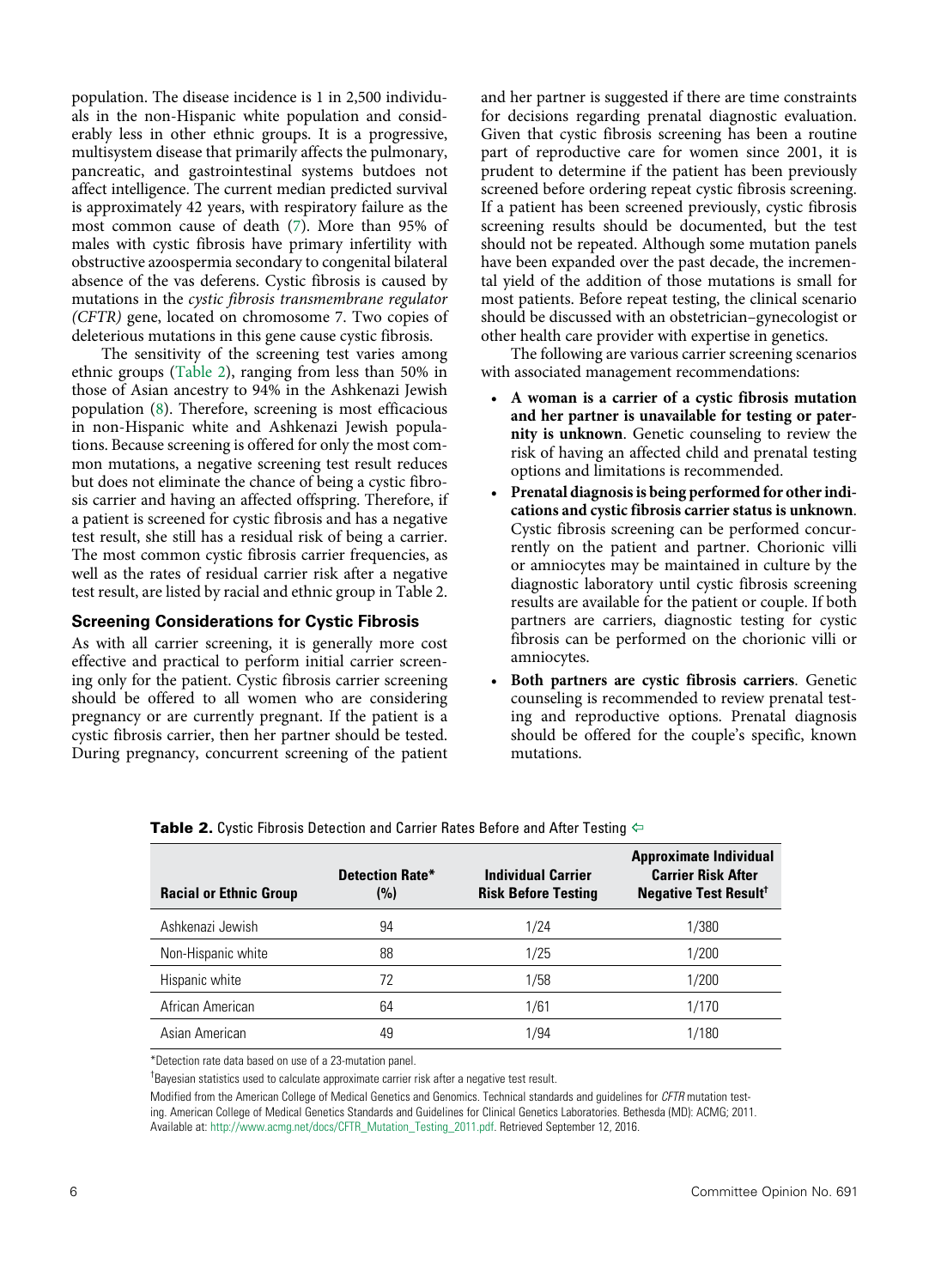- **Both partners are unaffected, but one or both has a family history of cystic fibrosis**. Genetic counseling and medical record review should be performed to determine if *CFTR* mutation analysis in the affected family member is available. Carrier screening should be offered for both partners, with attention to ensure that the familial mutation is included in the assessment.
- **A woman's reproductive partner has cystic fibrosis or apparently isolated congenital bilateral absence of the vas deferens**. The couple should be provided follow-up genetic counseling by an obstetrician– gynecologist or other health care provider with expertise in genetics for mutation analysis and consultation.
- **An individual has two cystic fibrosis mutations but has not previously received a diagnosis of cystic fibrosis**. The individual usually has a mild form of the disease and should be referred to a specialist for further evaluation. Genetic counseling is recommended.

# *CFTR* **Mutation Panels**

To date, more than 1,700 mutations have been identified for cystic fibrosis (9). Current guidelines, revised by the American College of Medical Genetics and Genomics in 2004, recommend use of a panel that contains, at a minimum, the 23 most common mutations. The guidelines were developed after assessing the initial experiences following the implementation of cystic fibrosis screening into clinical practice (10). A number of expanded mutation panels are now commercially available and can be considered to enhance the sensitivity for carrier detection, especially in non-Caucasian ethnic groups. Cystic fibrosis screening also may identify the 5T/7T/9T variants in the *CFTR* gene. Although not disease-causing on their own, these variants can be associated with milder forms of disease and male infertility in individuals who are heterozygous for certain *CFTR* gene mutations. Genetic counseling is important to discern whether the combination of mutations and variants would cause classic or atypical cystic fibrosis.

Complete analysis of the *CFTR* gene by DNA sequencing is not appropriate for routine carrier screening. This type of testing generally is reserved for patients with cystic fibrosis, patients with negative carrier screening result but a family history of cystic fibrosis (especially if family test results are not available), males with congenital bilateral absence of the vas deferens, or newborns with a positive newborn screening result when mutation testing (using the standard 23-mutation panel) has a negative result. Because carrier screening detects most mutations, sequence analysis should be considered only after discussion with a genetics professional to determine if it will add value to the standard screening that was performed previously.

All states include cystic fibrosis screening as part of their newborn screening panel. However, newborn screening panels do not replace prepregnancy or prenatal carrier screening. Because these screening programs generally identify affected newborns, a negative test result in an unaffected newborn provides no information about the carrier status of the parents. Thus, it is important that cystic fibrosis screening continues to be offered to women who are considering pregnancy or are currently pregnant.

# Hemoglobinopathies  $\Leftrightarrow$

#### **Hemoglobin Structure**

Hemoglobin consists of four interlocking polypeptide chains, each of which has an attached heme molecule. Adult hemoglobin consists of two  $\alpha$ -chains and either two β-chains (hemoglobin A), two γ-chains (hemoglobin F), or two  $\delta$ -chains (hemoglobin A<sub>2</sub>). Alpha-globin chain production begins in the first trimester and is an essential component of fetal hemoglobin F, hemoglobin A, and hemoglobin  $A_2$ . Hemoglobin F is the primary hemoglobin of the fetus from 12 weeks to 24 weeks of gestation. In the third trimester, production of hemoglobin F decreases as production of β-chains and hemoglobin A begins.

#### **Sickle Cell Disease**

Sickle cell disease refers to a group of autosomal recessive disorders that involve abnormal hemoglobin (hemoglobin S). Hemoglobin S differs from the normal hemoglobin A because of a single nucleotide substitution in the β*-globin* gene; this alteration causes a substitution of valine for glutamic acid in the number six position of the β-globin polypeptide. Asymptomatic individuals with heterozygous hemoglobin S genotypes (carriers) are said to have sickle cell trait. The most severe form of the disease, hemoglobin SS (homozygous hemoglobin S), is called sickle cell anemia.

Sickle cell disorders are found not only in patients who have the hemoglobin genotype SS, but also in those who have hemoglobin S and another abnormality of β-globin structure or β-globin production. The most common of these are hemoglobin SC disease and hemoglobin S/β-thalassemia. In hemoglobin C, the same nucleotide involved in the hemoglobin S mutation is altered, but the nucleotide change results in the amino acid substitution of lysine for glutamic acid. This and other abnormal hemoglobins, when inherited with hemoglobin S, may cause clinically significant vasoocclusive phenomena and hemolytic anemia similar to hemoglobin SS.

Sickle cell disease occurs most commonly in people of African origin. Approximately 1 in 10 African Americans has sickle cell trait (11). One in every 300–500 African-American newborns has some form of sickle cell disease. Hemoglobin S also is found in high frequency in other populations such as Greeks, Italians (particularly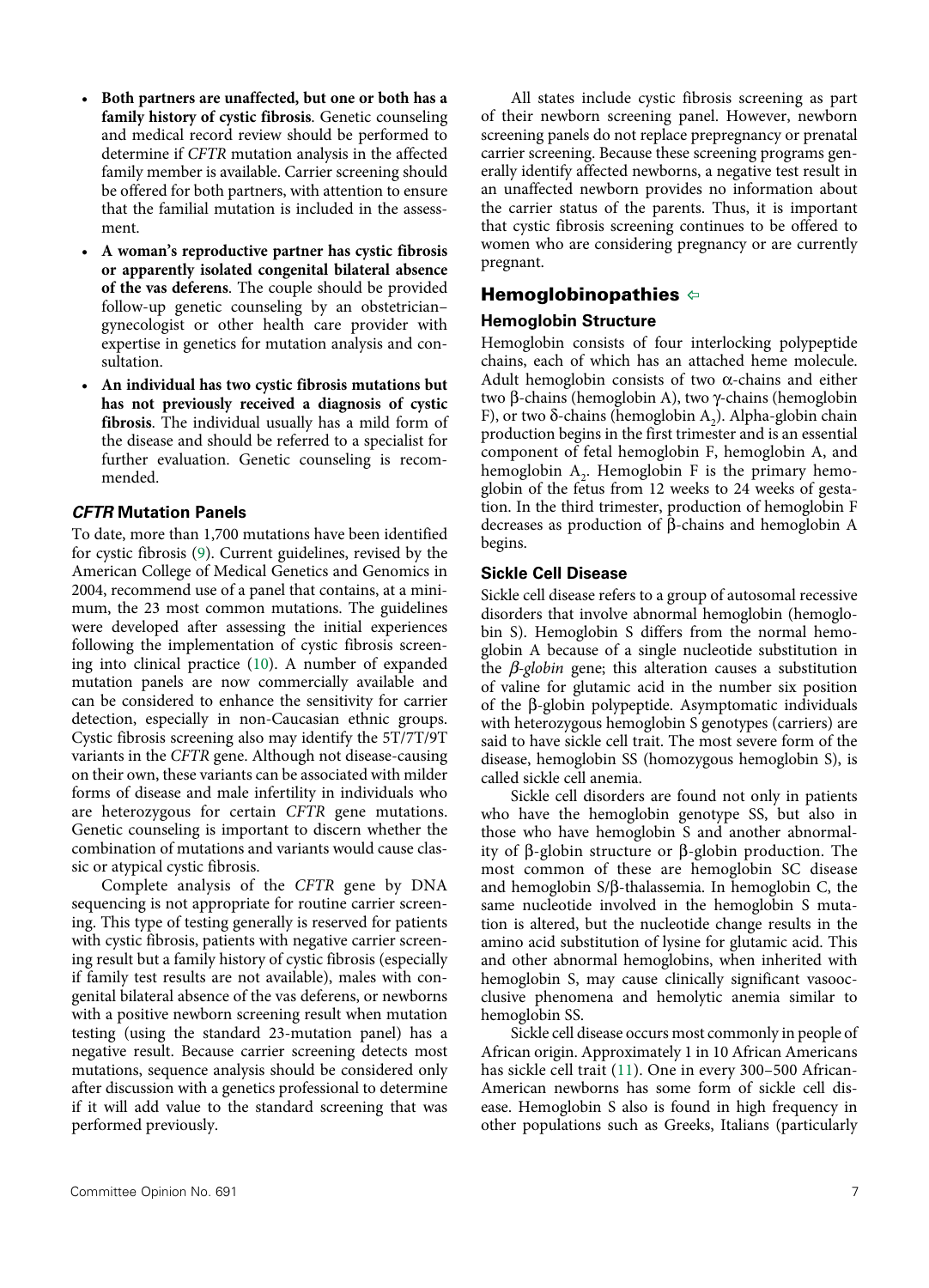Sicilians), Turks, Arabs, Southern Iranians, and Asian Indians (12).

The classical clinical feature of patients with sickle cell disease is seen under conditions of decreased oxygen tension, in which the red blood cells become distorted into various shapes, some of which resemble sickles. The distorted red cells lead to increased viscosity, hemolysis, and anemia and a further decrease in oxygenation. When sickling occurs within small blood vessels, it can interrupt blood supply to vital organs (vasoocclusive crisis). Repeated vasoocclusive crises result in widespread microvascular obstruction with interruption of normal perfusion and function of several organs, including the spleen, lungs, kidneys, heart, and brain. These crises are extremely painful and typically require hospitalization and medical management. Over the course of their lifetimes, patients with sickle cell disease who have repeated crises often build up tolerance to opioid medications and may require large doses in order to achieve relief from the pain of an acute vasoocclusive crisis. Also, these patients often have an element of chronic pain and they may require daily pain medication even in the absence of an acute crisis. Adults with hemoglobin SS are functionally asplenic, having undergone autosplenectomy by adolescence. Absence of the spleen contributes to the increased incidence and severity of infection in patients with sickle cell disease.

The most significant threat to patients with sickle cell disease is acute chest syndrome. Acute chest syndrome is characterized by a pulmonary infiltrate with fever that leads to hypoxemia and acidosis. The infiltrates are not infectious in origin but rather are due to vasoocclusion from sickling or embolization of marrow from long bones affected by sickling (13).

The diagnosis of hemoglobinopathies, including sickle cell disorders, is made by hemoglobin electrophoresis. In the homozygous form of sickle cell disease, nearly all the hemoglobin is hemoglobin S with small amounts of hemoglobin  $A_2$  and hemoglobin F. Heterozygous sickle cell trait (hemoglobin AS) is identified by a larger percentage of hemoglobin A and an asymptomatic course. Solubility tests alone are inadequate for diagnosis of sickle cell disorders because they cannot distinguish between the heterozygous AS and homozygous SS genotypes. Solubility tests are not useful for screening because of the inability to identify other pathologic variants such as hemoglobin C, hemoglobin E, and β-thalassemia trait.

#### **The Thalassemias**

The thalassemias represent a wide spectrum of hematologic disorders that are characterized by a reduced synthesis of globin chains, which results in microcytic anemia. Thalassemias are classified according to the globin chain affected, with the most common types being α-thalassemia and β-thalassemia (14).

#### *Alpha-Thalassemia*

Alpha-thalassemia usually results from a gene deletion of two or more copies of the four α-*globin* genes. Deletion of one α-*globin* gene (α-/αα) is clinically unrecognizable, and laboratory testing yields normal results. Deletion of two α-*globin* genes causes α-thalassemia trait, a mild asymptomatic microcytic anemia. The deletions can be on the same chromosome or in *cis* ( $\alpha \alpha$ /--), or on each chromosome or in *trans* ( $\alpha$ -/ $\alpha$ -).

Individuals with these gene deletions are referred to as carriers and are at an increased risk of having children with a more severe form of thalassemia caused by deletions of three or four copies of the α-*globin* gene (α-thalassemia major). The possible genetic combinations are summarized in Table 3.

Alpha-thalassemia trait (α-thalassemia minor) is common among individuals of Southeast Asian, African, and West Indian descent and in individuals with Mediterranean ancestry. Individuals with Southeast Asian ancestry are more likely to carry two gene deletions in *cis* or on the same chromosome  $(-/\alpha \alpha)$  and are at an increased risk of offspring with hemoglobin Bart or hemoglobin H disease. Hemoglobin H disease, which

| <b>Number of</b><br><b>Globin Genes</b> | Genotype                    | <b>Description</b>                              | <b>Clinical Features</b>                                                   |
|-----------------------------------------|-----------------------------|-------------------------------------------------|----------------------------------------------------------------------------|
| 4                                       | $\alpha\alpha/\alpha\alpha$ | Normal                                          | Normal                                                                     |
| 3                                       | $\alpha$ -/ $\alpha\alpha$  | Heterozygous $\alpha$ <sup>+</sup> -thalassemia | Asymptomatic                                                               |
| 2                                       | $\alpha$ -/ $\alpha$ -      | Homozygous $\alpha$ <sup>+</sup> -thalassemia   | Mild microcytic anemia                                                     |
|                                         | $\alpha\alpha$ --           | Heterozygous $\alpha$ <sup>o</sup> -thalassemia | Mild microcytic anemia                                                     |
|                                         | $\alpha$ -/--               | Hemoglobin H disease                            | Hemolytic anemia,<br>splenomegaly, variable bone<br>changes, iron overload |
| 0                                       | -- / --                     | Hemoglobin Bart disease                         | Hydrops fetalis                                                            |

**Table 3.** Classification of Alpha-Thalassemias  $\Leftrightarrow$ 

Modified from Hemoglobinopathies in pregnancy. ACOG Practice Bulletin No. 78. American College of Obstetricians and Gynecologists. Obstet Gynecol 2007;109:229–37.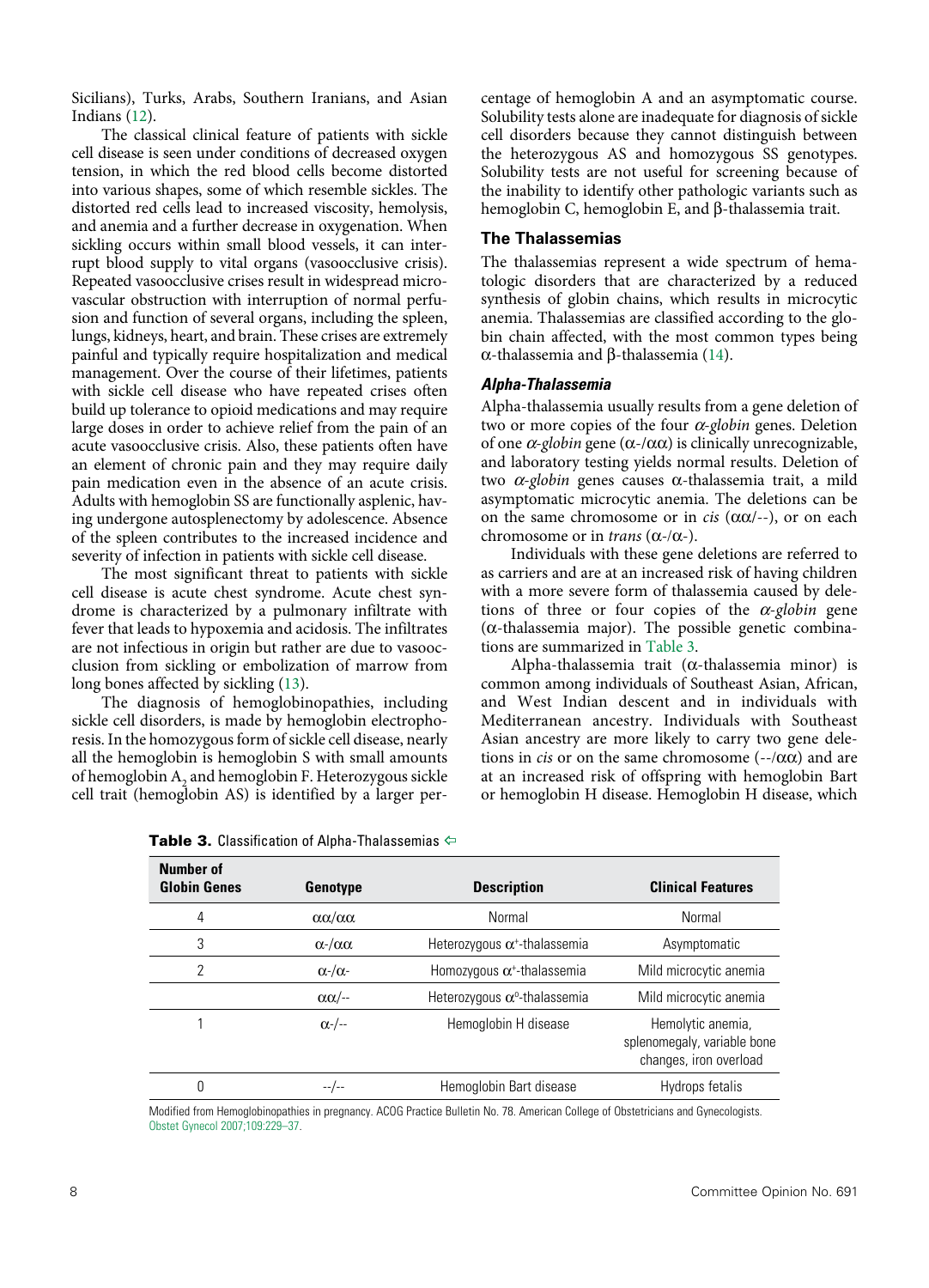is caused by the deletion of three α-*globin* genes, usually is associated with mild-to-moderate hemolytic anemia. Alpha-thalassemia major (hemoglobin Bart) results in the absence of  $\alpha$ -*globin* (--/--), which is associated with hydrops fetalis, intrauterine death, and preeclampsia (12).

#### *Beta-Thalassemia*

Beta-thalassemia is the result of a mutation in the β-*globin* gene that causes deficient or absent β-chain production, which in turn causes an absence of hemoglobin A. Individuals of Mediterranean, Asian, Middle Eastern, Hispanic, and West Indian descent are more likely to carry β-thalassemia mutations. Classification of β-thalassemias is based on a description of the molecular mutation or on clinical manifestations. Individuals who are heterozygous for this mutation have β-thalassemia minor. Those who are homozygous have β-thalassemia major (Cooley's anemia) or a milder form called thalassemia intermedia. There are numerous mutations associated with β-thalassemia, and each mutation can have a different effect on the amount of β-chain produced. Because of the many different mutations, many individuals with β-thalassemia major are actually compound heterozygotes carrying two different mutations. Betathalassemia major is characterized by severe anemia with resultant extramedullary erythropoiesis, delayed sexual development, and poor growth. Elevated levels of hemoglobin F in individuals with β-thalassemia major partially compensate for the absence of hemoglobin A; however, death usually occurs by age 10 years unless treatment is begun early with periodic blood transfusions. With transfusion, the severe anemia is reversed and extramedullary erythropoiesis is suppressed. In homozygotes with the less severe  $β+$ -thalassemia mutations, often referred to as β-thalassemia intermedia, variable but decreased amounts of β-chains are produced and as a result variable amounts of hemoglobin A are produced. Some individuals can inherit a hemoglobin S mutation from one parent and a β-thalassemia mutation from the other. The expression of the resulting hemoglobin S/βthalassemia is determined by the type of β-thalassemia mutation (15).

#### **Screening**

A combination of laboratory tests may be required to provide the information necessary to counsel couples who are carriers of one of the thalassemias or sickle cell disease. To ensure accurate hemoglobin identification, which is essential for genetic counseling, a complete blood count with red blood cell indices should be performed in all women who are currently pregnant to assess not only their risk of anemia but also to allow assessment for risk of a hemoglobinopathy. If red blood cell indices indicate a low mean corpuscular hemoglobin or mean corpuscular volume, hemoglobin electrophoresis also should be performed. A hemoglobin electrophoresis should be performed in addition to a complete blood count if there is suspicion of hemoglobinopathy based on ethnicity (African, Mediterranean, Middle Eastern, Southeast Asian, or West Indian descent). Ideally, this testing also should be offered to women before pregnancy. If the results of a prior hemoglobin electrophoresis are available, repeat hemoglobin electrophoresis is not necessary to evaluate status.

Several tests, including solubility testing (such as a test for the presence of hemoglobin S), isoelectric focusing, and high-performance liquid chromatography, have been used for primary screening. However, solubility tests are inadequate for screening and fail to identify important transmissible hemoglobin gene abnormalities that affect fetal outcome (eg, hemoglobin C trait, β-thalassemia trait, hemoglobin E trait). Many individuals with these genotypes are asymptomatic, but if their partners have the sickle cell trait or other hemoglobinopathies, they may produce offspring with more serious hemoglobinopathies, such as hemoglobin S/βthalassemia and hemoglobin sickle cell disease.

Determination of mean corpuscular volume is recommended to assess risk of α-thalassemia or β-thalassemia. Patients who have a low mean corpuscular volume (less than 80 fL) may have one of the thalassemia traits, and hemoglobin electrophoresis should be performed if it was not done previously. These individuals also may have iron deficiency anemia, and measurement of serum ferritin levels is recommended. Beta-thalassemia is associated with elevated hemoglobin  $F$  and elevated hemoglobin  $A$ , levels (more than 3.5%). Neither hemoglobin electrophoresis nor solubility testing can identify individuals with α-thalassemia trait; only molecular genetic testing can identify this condition. If the mean corpuscular volume is below normal, iron deficiency anemia has been excluded, and the hemoglobin electrophoresis is not consistent with β-thalassemia trait (ie, there is no elevation of Hb  $A_2$  or Hb F), then DNA-based testing should be used to detect <sup>α</sup>-*globin* gene deletions characteristic of α-thalassemia. The hematologic features of some of the common hemoglobinopathies are shown in Table 4. If both partners are identified as carriers of a gene for abnormal hemoglobins, genetic counseling is recommended.

# **Prenatal Genetic Testing Options**

Couples at risk of having a child with a hemoglobinopathy may benefit from genetic counseling to review their risk, the natural history of these disorders, prospects for treatment and cure, availability of prenatal genetic testing, and reproductive options. Prenatal diagnostic testing for the mutation responsible for sickle cell disease is widely available. Testing for α-thalassemia and β-thalassemia is possible if the mutations and deletions have been previously identified in both parents. These DNA-based tests can be performed using chorionic villi obtained by chorionic villus sampling or using cultured amniotic fluid cells obtained by amniocentesis. For some couples, preimplantation genetic diagnosis in combination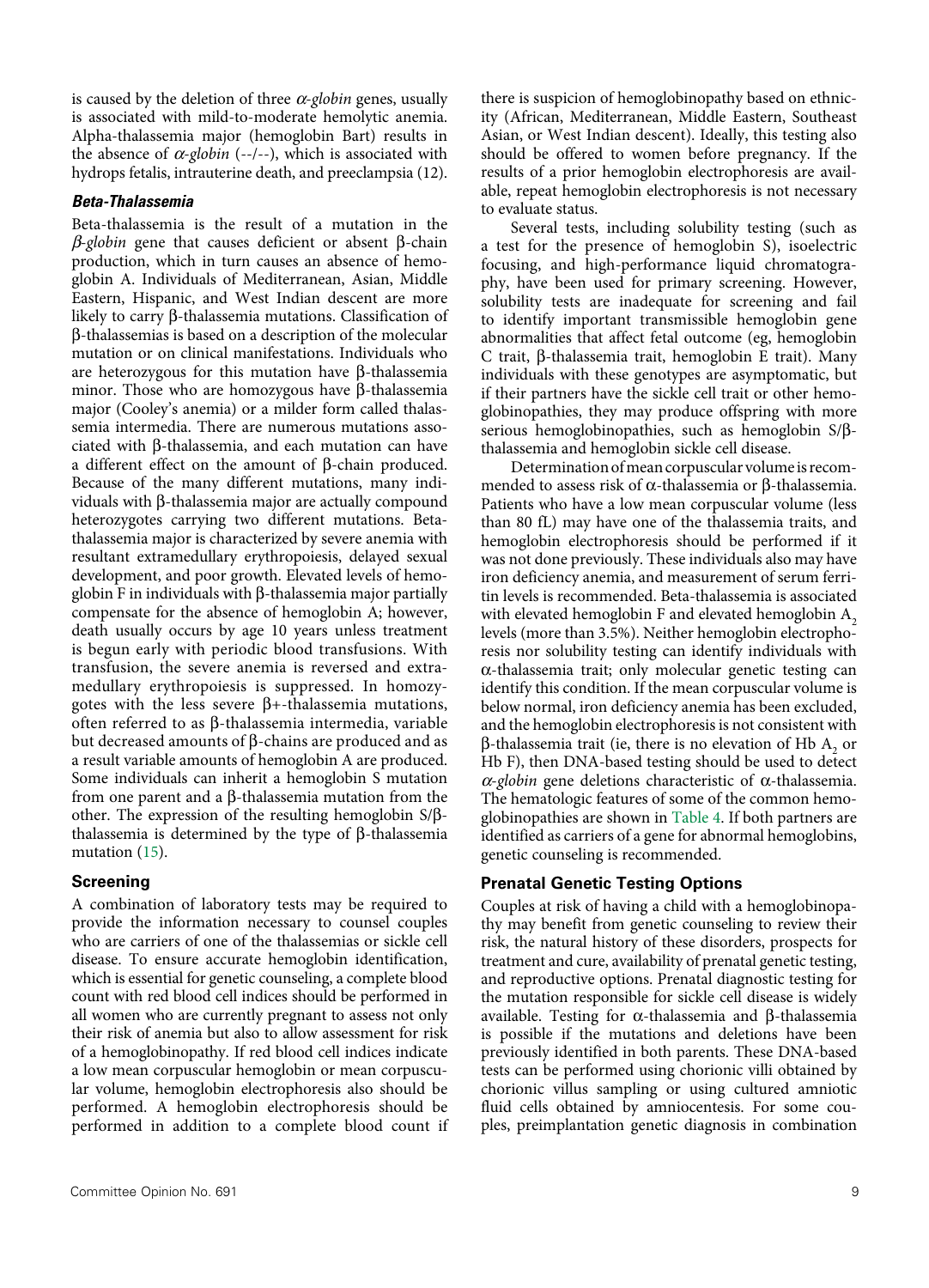| Table 4. Hematologic Features of Main Hemoglobinopathies ⇔ |  |  |  |
|------------------------------------------------------------|--|--|--|
|                                                            |  |  |  |

| <b>Disorder</b>                                 | <b>Heterozygous State</b>                                                  | <b>Homozygous State</b>                                                                             |
|-------------------------------------------------|----------------------------------------------------------------------------|-----------------------------------------------------------------------------------------------------|
| $\alpha$ <sup>+</sup> Thalassemia (- $\alpha$ ) | 0-2% Hb Bart at birth                                                      | 5–10% Hb Bart in the neonatal<br>period, low MCV                                                    |
| $\alpha$ <sup>o</sup> Thalassemia (--)          | 5-10% Hb Bart in the neonatal<br>period, low MCV, normal Hb A <sub>2</sub> | Hb Bart's hydrops fetalis                                                                           |
| β <sup>o</sup> Thalassemia                      | Low MCH & MCV, Hb A <sub>2</sub> 3.5-7.0%                                  | Thalassemia major: Hb F 98%<br>Hb A <sub>2</sub> 2%                                                 |
| $\beta$ <sup>+</sup> Thalassemia (severe)       | Low MCH & MCV, Hb A <sub>2</sub> 3.5-7.0%                                  | Thalassemia major: Hb F 70-95%                                                                      |
| β <sup>+</sup> Thalassemia (mild)               | Low MCH & MCV, Hb A <sub>2</sub> 3.5-7.0%                                  | Thalassemia intermedia:<br>Hb F 20-40%                                                              |
| HbS                                             | Hb A, Hb S, Hb $A_2$                                                       | Hb S, Hb F (1-15%), Hb A <sub>2</sub>                                                               |
| Hb $S/B$ -Thalassemia                           |                                                                            | If B°Thalassemia, severe sickle<br>cell anemia; if $\beta$ <sup>+</sup> Thalassemia,<br>less severe |
| Hb $E/B$ -Thalassemia                           |                                                                            | Thalassemia major or intermedia:<br>Hb E 60-70%, Hb F 30-40%                                        |

Abbreviations: Hb, hemoglobin; MCH, mean corpuscular hemoglobin; MCV, mean corpuscular volume.

Modified from Old JM. Prenatal diagnosis of the hemoglobinopathies. In: Milunsky A, Milunsky JM, editors. Genetic disorders and the fetus: diagnosis, prevention, and treatment. 7th ed. Hoboken (NJ): Wiley Blackwell; 2016. p. 718–54.

with in vitro fertilization may be a desirable alternative to avoid termination of an affected pregnancy. Preimplantation genetic diagnosis has been successfully performed for sickle cell disease and most types of β-thalassemia.

# Fragile X Syndrome  $\Leftrightarrow$

Fragile X syndrome is the most common inherited form of intellectual disability. The syndrome occurs in approximately 1 in 3,600 males and 1 in 4,000–6,000 females from a variety of ethnic backgrounds. Intellectual disability or impairment ranges from borderline, including learning disabilities, to severe, presenting with cognitive and behavioral disabilities, including autism with intellectual disability; attention deficit–hyperactivity disorder; or both. Most affected males have significant intellectual disability. Fragile X syndrome is a common known cause of autism or autism spectrum disorder behaviors with intellectual disability, with the diagnosis occurring in approximately 25% of affected individuals (16). Other associated phenotypic abnormalities include distinctive facial features in males (including a long, narrow face and prominent ears), enlarged testicles (macroorchidism), joint and skin laxity, hypotonia, mitral valve prolapse, delay in speech, and delay in gross and fine motor skills. The abnormal facial features are subtle in infancy and become more noticeable with age, making phenotypic diagnosis difficult, especially in the newborn. Affected females may have a milder phenotype, and it is sometimes hard to establish the diagnosis based on clinical findings alone.

Fragile X syndrome is transmitted as an X-linked disorder. However, the molecular genetics of the syndrome are complex. The disorder is caused by expansion of a repeated trinucleotide segment of DNA, cytosine– guanine–guanine that leads to altered transcription of the fragile X gene *FMR1*. The number of cytosine– guanine–guanine repeats varies among individuals and has been classified into four groups depending on the repeat size: 1) unaffected (5–44 repeats), 2) intermediate (45–54 repeats), 3) premutation (55–200 repeats), and 4) full mutation (greater than 200 repeats) (17, [18\)](#page-13-1) (see Table 5).

<span id="page-9-0"></span>A person with 55–200 repeats does not have features associated with fragile X syndrome but is at increased risk of fragile X-associated tremor/ataxia syndrome (also known as FXTAS) and *FMR1*-related premature ovarian failure. When more than 200 repeats are present, an individual has a full mutation that results in the full expression of fragile X syndrome in males and variable expression in females. The large number of repeats in a full mutation allele causes the *FMR1* gene to become methylated and inactivated.

Transmission of a disease-producing mutation to a fetus depends on the sex of the parent transmitting the mutation and the number of cytosine–guanine–guanine repeats present in the parental gene. Repeats very rarely expand during spermatogenesis in the male, such that only an affected male can transmit the full mutation to his female offspring. However, repeats in the female may expand during oogenesis, such that women with the premutation may transmit a full mutation, which results in an affected child. The larger the size of the premutation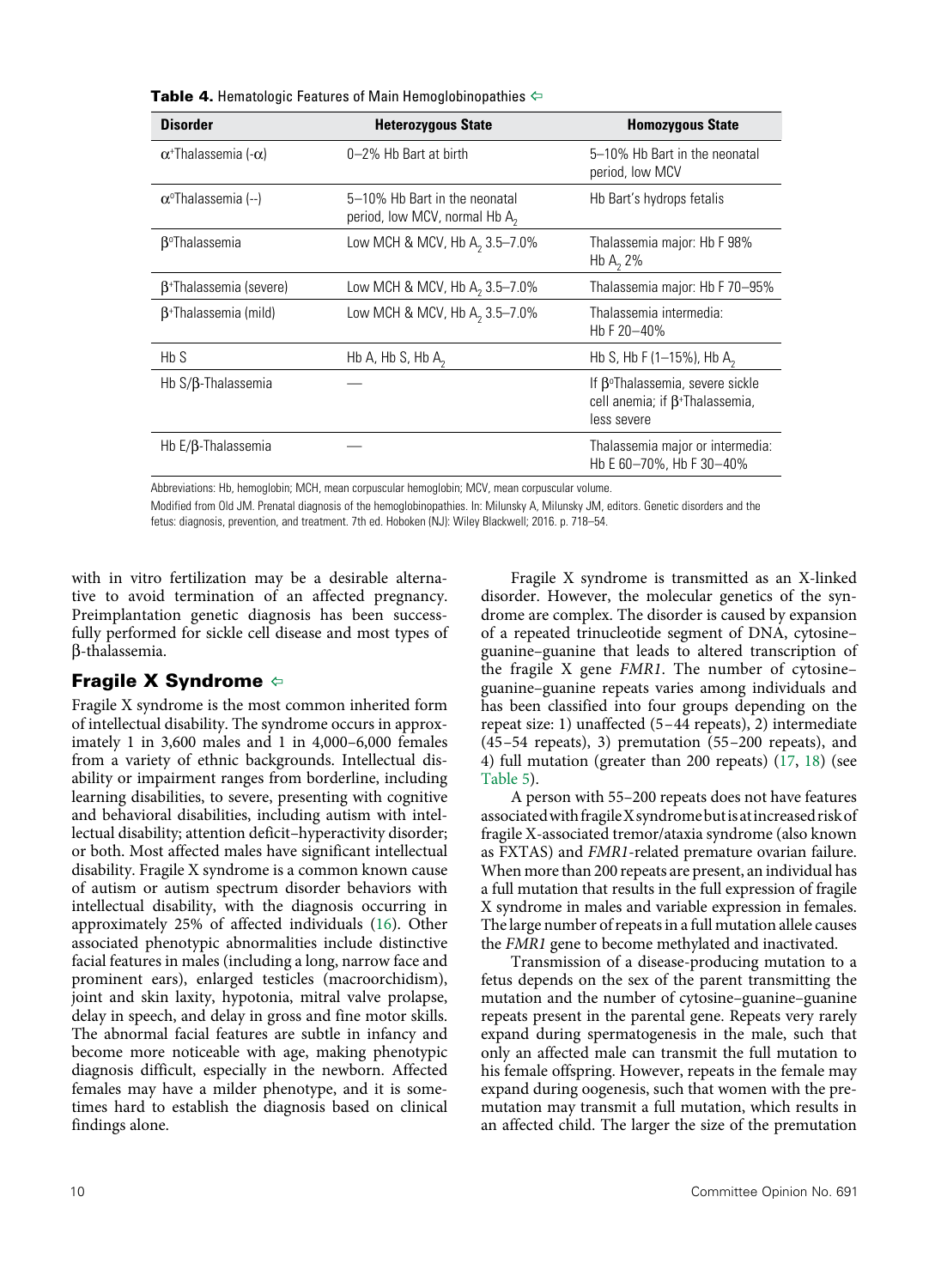repeat, the more likely that there will be expansion to a full mutation (Table 5). Women with an intermediate number of triplet repeats (45–54) do not transmit a full mutation to their male and female offspring, although there may be expansion to a premutation allele in their offspring. Diagnosis of mutation size may vary by as many as 3 or 4 repeats. The frequency of premutation allele carriers (repeat size greater than 54) in the population has been reported to be as high as 1 in 157 in a large Israeli study of women (more than 36,000 individuals) without a family history of intellectual disability or developmental abnormalities ([19](#page-13-2)). The most recent prevalence data from the United States reported a carrier frequency of 1 in 86 for those with a family history of intellectual disability and 1 in 257 for women with no known risk factors for fragile X syndrome (20).

#### **Prepregnancy or Prenatal Carrier Screening**

Fragile X premutation carrier screening is recommended for women with a family history of fragile X-related disorders or intellectual disability suggestive of fragile X syndrome and who are considering pregnancy or are currently pregnant. If a woman has unexplained ovarian insufficiency or failure or an elevated follicle-stimulating hormone level before age 40 years, fragile X carrier screening is recommended to determine whether she has an *FMR1* premutation. Although following these guide-

|                                      |  | Table 5. Full Mutation Expansion From Maternal |  |
|--------------------------------------|--|------------------------------------------------|--|
| Premutation Allele $\Leftrightarrow$ |  |                                                |  |

| <b>Maternal Number</b><br>of Triplet Repeats<br>(Cytosine-Guanine-<br>Guanine) | <b>Status of</b><br><b>Individual</b>        | <b>Full Mutation</b><br><b>Expansion*</b> (%) |
|--------------------------------------------------------------------------------|----------------------------------------------|-----------------------------------------------|
| Less than 45                                                                   | Unaffected                                   |                                               |
| $45 - 54$                                                                      | Intermediate<br>(also called<br>"gray zone") |                                               |
| $55 - 59$                                                                      | Premutation                                  | 4                                             |
| 60–69                                                                          | Premutation                                  | 5                                             |
| $70 - 79$                                                                      | Premutation                                  | 31                                            |
| $80 - 89$                                                                      | Premutation                                  | 58                                            |
| $90 - 99$                                                                      | Premutation                                  | 80                                            |
| $100 - 200$                                                                    | Premutation                                  | 98                                            |
| More than 200                                                                  | <b>Full mutation</b>                         | 100                                           |

\* The likelihood of expansion to a full mutation also may be affected by other factors, including the presence of AGG interrupters that reduce the risks of expansion. Modified from Nolin SL, Brown WT, Glicksman A, Houck GE Jr, Gargano AD, Sullivan A, et al. Expansion of the fragile X CGG repeat in females with premutation or intermediate alleles. Am J Hum Genet 2003;72:454–64 with permission from Elsevier and data from Pesso R, Berkenstadt M, Cuckle H, Gak E, Peleg L, Frydman M, et al. Screening for fragile X syndrome in women of reproductive age. Prenat Diagn 2000;20:611–4.

lines will not detect most premutation carriers in the population, the guidelines do target a higher prevalence group based on current data with regard to carrier frequency. If a patient with no family history requests fragile X screening, it is reasonable to offer screening after informed consent. All identified individuals with intermediate results and carriers of a fragile X premutation or full mutation should be provided follow-up genetic counseling to discuss the risk to their offspring of inheriting an expanded full-mutation fragile X allele and to discuss fragile X-associated disorders (premature ovarian insufficiency and fragile X tremor/ataxia syndrome).

#### **Prenatal Diagnostic Testing**

Prenatal diagnostic testing for fragile X syndrome should be offered to known carriers of the fragile X premutation or full mutation. Fetal DNA analysis from amniocentesis or chorionic villus sampling reliably determines the number of triplet repeats. However, there are caveats in interpretation of chorionic villus sampling results: in some cases, an analysis of *FMR1* gene methylation in full mutations from samples of chorionic villi may not be accurate, and a follow-up amniocentesis is necessary to accurately determine the methylation status of the gene (21). These limitations should be discussed with an obstetrician–gynecologist or other health care provider with the requisite genetics expertise before ordering any testing. DNA-based molecular analysis (eg, Southern blot analysis and polymerase chain reaction) is the preferred method of diagnosis of fragile X syndrome and of determining *FMR1* triplet repeat number (eg, premutations). In rare cases, the size of the triplet repeat and the methylation status do not correlate, which makes it difficult to predict the clinical phenotype. In cases of this discordance, the patient should be referred to a genetics professional.

# Genetic Conditions in Individuals of Eastern and Central European Jewish Descent  $\Leftarrow$

A number of clinically significant, autosomal recessive disease conditions are more prevalent in individuals of Ashkenazi Jewish (Eastern European and Central European) descent. Most individuals of Jewish ancestry in North America are descended from Ashkenazi Jewish communities and, thus, are at increased risk of having offspring with one of these conditions. When only one partner is of Ashkenazi Jewish descent, that individual should be offered screening first. If it is determined that this individual is a carrier, the other partner should be offered screening. However, the couple should be informed that the carrier frequency and the detection rate in non-Jewish individuals are unknown for most of these disorders, except for Tay–Sachs disease and cystic fibrosis. Therefore, it is difficult to accurately predict the couple's risk of having a child with the disorder.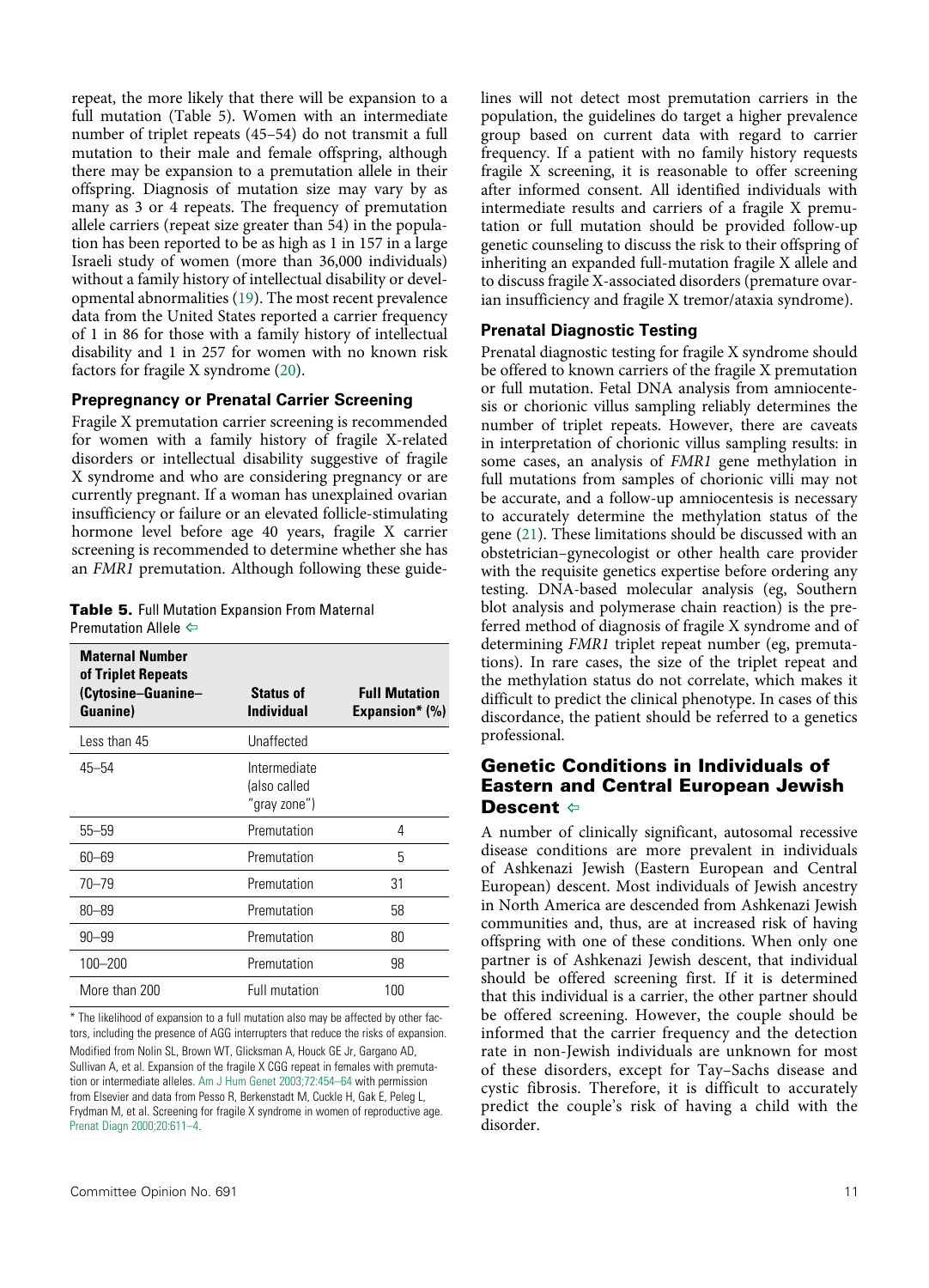The American College of Obstetricians and Gynecologists has previously recommended offering carrier screening for four conditions in the Ashkenazi population:

- 1. Canavan disease is a severe degenerative neurologic disease. The phenotype is quite variable, but patients typically present in the first few months of life with delayed motor milestones (eg, head control and sitting). They will manifest macrocephaly, hypotonia, and intellectual disability. Life expectancy is variable, but many individuals die in childhood or adolescence. Treatment is primarily supportive because there is no cure. The disease is caused by mutations in the gene for aspartoacylase, which is involved in the metabolism of N-acetyl-L aspartic acid.
- 2. Cystic fibrosis is discussed elsewhere in this document.
- 3. Familial dysautonomia, a disorder of the sensory and autonomic nervous system, is associated with significant morbidity. Clinical features include abnormal suck and feeding difficulties, episodic vomiting, abnormal sweating, pain and temperature insensitivity, labile blood pressure levels, absent tearing, and scoliosis. Treatment is available that can improve the length and quality of life, but there currently is no cure. In 2001, the gene for familial dysautonomia was identified. At least two mutations in the familial dysautonomia gene, *IKBKAP*, have been identified in patients of Ashkenazi Jewish descent with familial dysautonomia. One of the mutations, IVS20(+6T->C), is found in more than 99% of patients with familial dysautonomia. It occurs almost exclusively in individuals of Ashkenazi Jewish descent; the carrier rate (1 in 32) is similar to Tay–Sachs disease and cystic fibrosis (22).
- 4. Tay–Sachs disease is discussed elsewhere in this document.

Some experts have advocated for a more comprehensive screening panel for those of Ashkenazi descent, including tests for several diseases that are less common (carrier rates 1 in 15 to 1 in 168). The following is a list of autosomal recessive conditions for which screening should be considered in individuals of Ashkenazi descent:

- Bloom syndrome is characterized by short stature, skin rash with sun exposure, and increased risk of cancer of any type. Affected individuals often have a high-pitched voice, distinctive facial features, learning disabilities, increased risk of diabetes, and chronic obstructive pulmonary disease. It is caused by mutations in the *BLM* gene, which codes for a protein family known as the RecQ helicases.
- Familial hyperinsulinism is a condition in which the pancreas produces too much insulin, which results in low blood sugar caused by mutations in the *ABCC8* gene.
- Fanconi anemia can be caused by mutations in at least 15 different genes, but 80–90% of cases are due to mutation in one of three genes: 1) *FANCA*, 2) *FANCC*, and 3) *FANCG*. Affected individuals can experience bone marrow failure; increased risk of cancer, including leukemia and solid tumors; and structural defects such as short stature, skin pigment changes, nervous system abnormalities (including central nervous system malformations), eye and ear malformations and hearing loss, skeletal abnormalities in particular affecting the thumb or forearms, gastrointestinal abnormalities (including effects on the oral cavity), and others. Of note, 25–40% of affected individuals do not have any physical abnormalities (23).
- Gaucher disease is caused by mutations in the *GBA* gene, which codes for the enzyme betaglucocerebrosidase; this enzyme is responsible for the metabolism of glucocerebroside into glucose and ceramide. There are multiple types. Type 1 is the most common and does not affect the central nervous system. The symptoms can range from mild to severe and may not present until adulthood. Individuals present with hepatosplenomegaly, anemia, thrombocytopenia, lung disease, and bone abnormalities. Type 2 and type 3 Gaucher disease cause the aforementioned symptoms and signs and affect the central nervous system, including abnormal eye movement, seizures, and brain damage. Individuals with Type 2 can experience lifethreatening issues early in life. There is also a perinatal lethal form, which can cause complications that manifest before birth or early in infancy. Finally, there is a cardiovascular type, which is characterized by calcification of the cardiac valves.
- Glycogen storage disease type I (also known as von Gierke disease) is caused by the buildup of glycogen in body cells, particularly the liver, kidneys, and small intestine, and leads to malfunction of these organs. The signs and symptoms present early in life, approximately age 3–4 months.
- Joubert syndrome is caused by mutations in genes related to the structure and function of cilia. Manifestations include the "molar tooth" sign on magnetic resonance imaging of the brain, which indicates abnormal development of the brainstem and cerebellar vermis; infants also can have hypotonia and ataxia, unusually fast or slow breathing, intellectual disability, and developmental delays.
- Maple syrup urine disease is caused by mutations in the *BCKDHA, BCKDHB*, and *DBT* genes, which encode proteins that are essential for breaking down the amino acids leucine, isoleucine, and valine. The urine of affected infants has a distinctive sweet odor. Affected individuals manifest poor feeding, lethargy, and developmental delays. Without treatment, this condition can be lethal.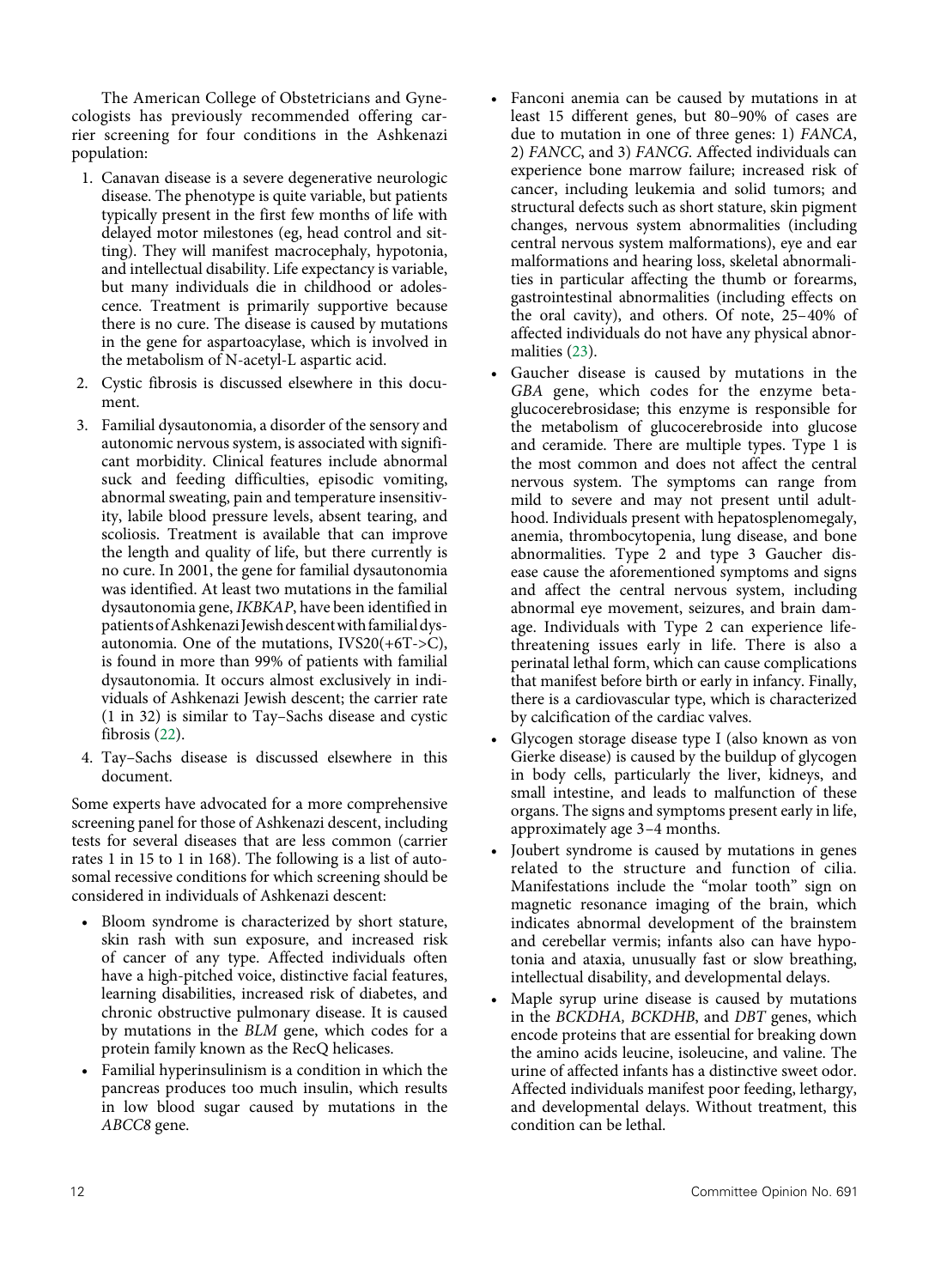- Mucolipidosis type IV is caused by mutations in the *MCOLN1* gene, which is involved in the function of lysosomes; dysfunction of this gene leads to accumulation of lipids and proteins in lysosomes. Affected individuals have severe psychomotor delays and visual impairment.
- Niemann–Pick disease can present in a variety of ways, with affected individuals exhibiting a range of severity. There are four main types: 1) A, 2) B, 3) C1, and 4) C2. Those with type A have a cherryred spot in the eye; they often have failure to thrive, and at approximately age 1 year begin to exhibit psychomotor regression and widespread lung damage. Most do not survive beyond early childhood. Type A is the most common form in the Jewish population. Types B, C1, and C2 are not as severe as type A and present later in childhood, although all three can manifest with lung disease. Individuals with types C1 and C2 develop neurologic compromise that eventually interferes with feeding ability and intellectual function.
- Usher syndrome is characterized by impairments in vision, balance, and hearing. Retinitis pigmentosa is the major cause of loss of vision in these patients. Type 1F and Type III appear to be the most common in the Jewish population.

The prevalence of these disorders in non-Jewish populations, except for Tay–Sachs disease and cystic fibrosis, is unknown, and the sensitivity of these carrier tests in non-Jewish populations has not been established. Because the mutations in other populations may vary, counseling on the residual risks after negative carrier screening can be complicated in non-Jewish individuals. For couples in which one partner is a carrier and the other is of non-Jewish ancestry, genetic counseling may be useful in determining the best approach to risk estimation. Some people advocate screening for additional conditions in the Ashkenazi Jewish population, but inclusion in this list is limited to conditions that meet the criteria established in Committee Opinion 690, *Carrier Screening in the Age of Genomic Medicine*.

# Tay–Sachs Disease ⇔

Tay–Sachs disease is a severe, progressive neurodegenerative disease. It is an autosomal recessive lysosomal storage disease in which GM2 gangliosides accumulate throughout the body due to functional deficiency in the enzyme hexosaminidase A. The accumulation of these gangliosides in the central nervous system causes death in early childhood. Because carriers for this severe disease are more prevalent in populations of Ashkenazi Jewish descent, it is well accepted for ethnic-based carrier screening. Three hexosaminidase A mutations account for the majority (up to 98%) of Tay–Sachs disease alleles in this population (24).

The Tay–Sachs disease carrier rate in Jewish individuals of Eastern or Central European descent (Ashkenazi) is approximately 1 in 30; the carrier rate for non-Jewish individuals is estimated to be 1 in 300. However, individuals of French–Canadian and Cajun descent also have a carrier frequency higher than that in the general population (approximately 1 in 50) (25). Screening for Tay–Sachs disease should be offered when considering pregnancy or during pregnancy if either member of a couple is of Ashkenazi Jewish, French–Canadian, or Cajun descent. Those with a family history consistent with Tay–Sachs disease also should be offered screening. When one member of a couple is at high risk (ie, of Ashkenazi Jewish, French–Canadian, or Cajun descent or has a family history consistent with Tay–Sachs disease) but the other partner is not, the high-risk partner should be offered screening. This is particularly important if there is uncertainty about ancestry or if there is a family history consistent with Tay–Sachs disease. If the high-risk partner is found to be a carrier, the other partner also should be offered screening. If Tay–Sachs disease screening is performed as part of pan-ethnic expanded carrier screening, it is important to recognize the limitations of the mutations screened in detecting carriers in the general population. In the presence of a family history of Tay–Sachs disease, expanded carrier screening panels are not the best approach to screening unless the familial mutation is included on the panel.

Carrier testing can be performed using DNA-based testing (mutation analysis) or hexosaminidase enzymatic activity testing in serum or leukocytes (26). Laboratories report Hexosaminidase A levels as a percentage of total hexosaminidase activity. Hexosaminidase A levels can be used to distinguish affected individuals, carriers, and noncarriers. The enzyme assay detects approximately 98% of carriers, regardless of ethnicity. Enzyme testing in pregnant women and women taking oral contraceptives should be performed using leukocyte testing because serum testing is associated with an increased falsepositive rate in these populations. Although molecular testing is highly effective in the ethnic groups at highest risk, the detection rate for carriers in the general population is more limited because of the potential for rare mutations. Referral to an obstetrician–gynecologist or other health care provider with genetics expertise may be helpful in instances of inconclusive enzyme testing results or in discussion of carrier testing of an individual with non-Ashkenazi Jewish ethnicity whose reproductive partner is a known carrier of Tay–Sachs disease.

If both partners are found to be carriers of Tay–Sachs disease, genetic counseling and prenatal diagnosis should be offered. Tay–Sachs disease can be diagnosed prenatally by measuring hexosaminidase activity in samples obtained by amniocentesis, chorionic villus sampling, or mutation analysis.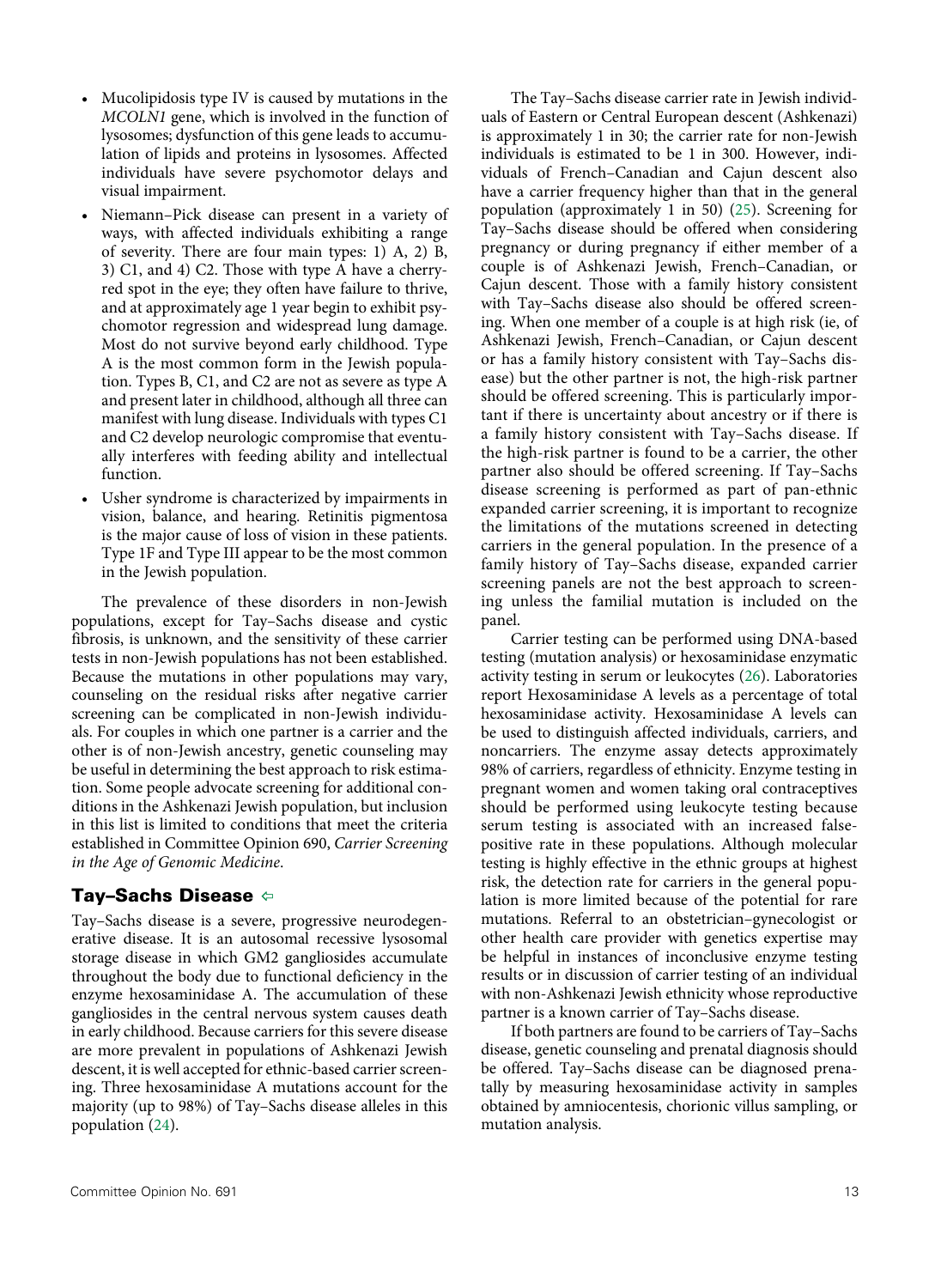# For More Information

The American College of Obstetricians and Gynecologists has identified additional resources on topics related to this document that may be helpful for ob-gyns, other health care providers, and patients. You may view these resources at www.acog.org/CarrierScreening.

These resources are for information only and are not meant to be comprehensive. Referral to these resources does not imply the American College of Obstetricians and Gynecologists' endorsement of the organization, the organization's website, or the content of the resource. The resources may change without notice.

# References

- <span id="page-13-0"></span>1. Family history as a risk assessment tool. Committee Opinion No. 478. American College of Obstetricians and Gynecologists. Obstet Gynecol 2011;117:747–50. [PubMed] [*Obstetrics & Gynecology*] ^
- 2. Hereditary cancer syndromes and risk assessment. Committee Opinion No. 634. American College of Obstetricians and Gynecologists. Obstet Gynecol 2015;125: 1538–43. [PubMed] [*Obstetrics & Gynecology*] ^
- 3. Prior TW. Carrier screening for spinal muscular atrophy. Professional Practice and Guidelines Committee. Genet Med 2008;10:840-2. [PubMed] [Full Text] ⇔
- 4. Prior TW, Snyder PJ, Rink BD, Pearl DK, Pyatt RE, Mihal DC, et al. Newborn and carrier screening for spinal muscular atrophy. Am J Med Genet A 2010;152A:1608–16. [PubMed] ^
- 5. Mailman MD, Heinz JW, Papp AC, Snyder PJ, Sedra MS, Wirth B, et al. Molecular analysis of spinal muscular atrophy and modification of the phenotype by *SMN2*. Genet Med 2002;4:20-6. [PubMed] [Full Text] ⇔
- 6. Watson MS, Cutting GR, Desnick RJ, Driscoll DA, Klinger K, Mennuti M, et al. Cystic fibrosis population carrier screening: 2004 revision of American College of Medical Genetics mutation panel [published errata appear in Genet Med 2005;7:286; Genet Med 2004;6:548]. Genet Med 2004;6:387–91. [PubMed] [Full Text] ^
- 7. Cystic Fibrosis Foundation. 2015 patient registry annual data report. Bethesda (MD): CFF; 2016. Available at: https://www.cff.org/Our-Research/CF-Patient-Registry/ 2015-Patient-Registry-Annual-Data-Report.pdf. Retrieved February 6, 2017.  $\Leftrightarrow$
- 8. American College of Medical Genetics and Genomics. Technical standards and guidelines for *CFTR* mutation testing. American College of Medical Genetics Standards and Guidelines for Clinical Genetics Laboratories. Bethesda (MD): ACMG; 2011. Available at: http://www.acmg. net/docs/CFTR\_Mutation\_Testing\_2011.pdf. Retrieved September 12, 2016. ^
- 9. Cystic Fibrosis Centre, Hospital for Sick Children. Cystic fibrosis mutation database. Available at: http://www.genet. sickkids.on.ca/*CFTR*/app. Retrieved September 12, 2016.  $\leftarrow$
- 10. Watson MS, Cutting GR, Desnick RJ, Driscoll DA, Klinger K, Mennuti M, et al. Cystic fibrosis population carrier screening: 2004 revision of American College of Medical

Genetics mutation panel. Genet Med 2004;6:387–91. [PubMed] [Full Text] ^

- 11. Hassell KL. Population estimates of sickle cell disease in the U.S. Am J Prev Med 2010;38:S512–21. [PubMed] [Full Text⇒⇔
- 12. Davies SC, Cronin E, Gill M, Greengross P, Hickman M, Normand C. Screening for sickle cell disease and thalassaemia: a systematic review with supplementary research. Health Technol Assess 2000;4:i-v, 1–99. [PubMed] ^
- 13. Duffy TP. Hematologic aspects of pregnancy. In: Burrow GN, Duffy TP, Copel JA, editors. Medical complications during pregnancy. Philadelphia (PA): Elsevier Saunders; 2004. p. 69-86. ⇔
- 14. Kazazian HH Jr. The thalassemia syndromes: molecular basis and prenatal diagnosis in 1990. Semin Hematol 1990; 27:209-28. [PubMed]  $\Leftrightarrow$
- 15. Serjeant GR, Serjeant BE. Sickle cell disease. 3rd ed. New York (NY): Oxford University Press; 2001.  $\Leftarrow$
- 16. Hatton DD, Sideris J, Skinner M, Mankowski J, Bailey DB Jr, Roberts J, et al. Autistic behavior in children with fragile X syndrome: prevalence, stability, and the impact of FMRP. Am J Med Genet A 2006;140A:1804–13. [PubMed] ⇔
- 17. Kronquist KE, Sherman SL, Spector EB. Clinical significance of tri-nucleotide repeats in Fragile X testing: a clarification of American College of Medical Genetics guidelines. Genet Med 2008;10:845–7. [PubMed] [Full Text] [^](#page-9-0)
- <span id="page-13-1"></span>18. Monaghan KG, Lyon E, Spector EB. ACMG Standards and Guidelines for fragile X testing: a revision to the diseasespecific supplements to the Standards and Guidelines for Clinical Genetics Laboratories of the American College of Medical Genetics and Genomics. Genet Med 2013; 15:575–86. [PubMed] [Full Text] ⇔
- <span id="page-13-2"></span>19. Pesso R, Berkenstadt M, Cuckle H, Gak E, Peleg L, Frydman M, et al. Screening for fragile X syndrome in women of reproductive age. Prenat Diagn 2000;20:611–4. [PubMed] ^
- 20. Cronister A, Teicher J, Rohlfs EM, Donnenfeld A, Hallam S. Prevalence and instability of fragile X alleles: implications for offering fragile X prenatal diagnosis. Obstet Gynecol 2008;111:596–601. [PubMed] [*Obstetrics & Gynecology*] ^
- 21. Willemsen R, Bontekoe CJ, Severijnen LA, Oostra BA. Timing of the absence of FMR1 expression in full mutation chorionic villi. Hum Genet 2002;110:601–5. [PubMed] ^
- 22. Dong J, Edelmann L, Bajwa AM, Kornreich R, Desnick RJ. Familial dysautonomia: detection of the IKBKAP IVS20( $+6T$  --> C) and R696P mutations and frequencies among Ashkenazi Jews. Am J Med Genet 2002;110:253–7. [PubMed] ⇔
- 23. Fanconi Anemia Research Fund. Fanconi anemia: guidelines for diagnosis and management. 4th ed. Eugene (OR): FARF; 2014. Available at: http://fanconi.org/images/ uploads/other/FA\_Guidelines\_4th\_Edition\_Revised\_ Names\_in\_Appendix.pdf. Retrieved September 12, 2016.  $\Leftrightarrow$
- 24. Hoffman JD, Greger V, Strovel ET, Blitzer MG, Umbarger MA, Kennedy C, et al. Next-generation DNA sequencing of HEXA: a step in the right direction for carrier screening.